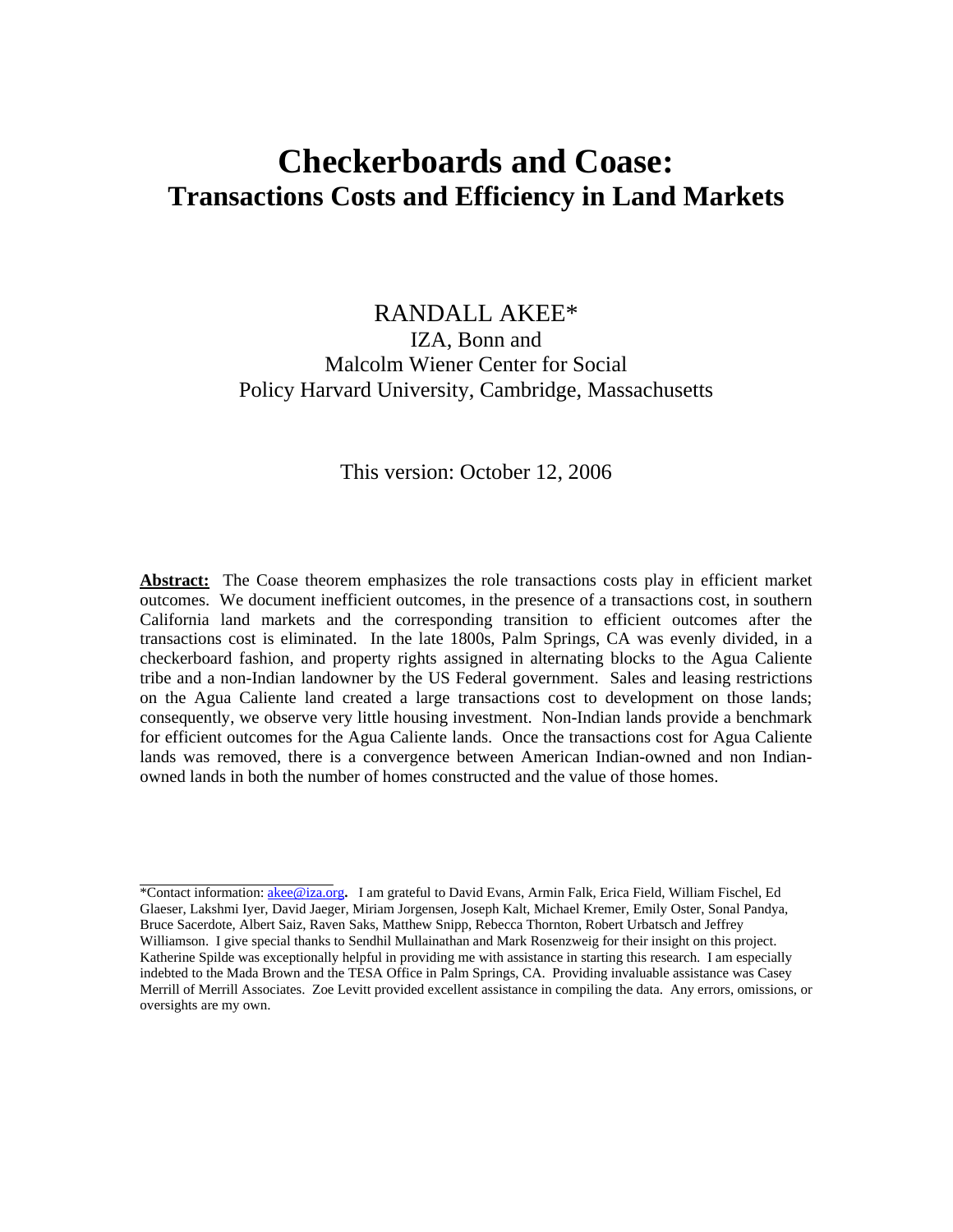## **I. INTRODUCTION**

The Coase theorem tells us that under a strict set of conditions (no transactions costs, well-defined property rights, perfect information and competition, no income or wealth effects) economic agents bargain their way to efficient outcomes regardless of how property rights were originally assigned (Coase 1960). The theorem highlights the importance of "other things" in the determination of efficient and optimal outcomes in markets. Establishment of markets and property rights alone does not ensure optimal outcomes; the theorem conditions represent potential obstacles to market functions and clearing mechanisms.

Economists and legal scholars have investigated the validity of this theorem for decades. Researchers have raised concerns regarding the possibility of long-run entrants into the bargaining process, non-separability of cost functions, and non-convexities of production.<sup>1</sup> Many of those arguments have been effectively dealt with by taking a broad definition of transactions costs, assignment and completeness of property rights, competitive markets and the non-existence of income or wealth effects.

Whether or not these theoretical concerns invalidate the Coase theorem in real-world situations is an empirical question. Given the debate on the relevance of the Coase theorem, only a relatively small amount of non-laboratory empirical research has been conducted on the topic.<sup>[2](#page-1-1)</sup> Existing studies have examined the validity of the Coase theorem when there are changes in property rights or liability laws or when significant externalities exist in a particular market.

In this research, we investigate the impact of a large transactions cost on efficient outcomes in a southern California land market. In the late 1800s, the US government assigned property rights in a checkerboard fashion and divided Palm Springs, California equally between the Agua Caliente Tribal Nation and the Southern Pacific Railroad in alternating blocks. Sales

<sup>&</sup>lt;sup>1</sup> See Medema and Zerbe (1999) for an excellent survey of the literature.

<span id="page-1-1"></span><span id="page-1-0"></span><sup>&</sup>lt;sup>2</sup> A long literature exists on experimental tests of the Coase theorem and its conditions. See Hoffman and Spitzer (1982, 1985 and 1986) for experimental research that tends to confirm Coase theorem predictions. Schwab (1988) has experimental outcomes that tend to go against Coase theorem predictions.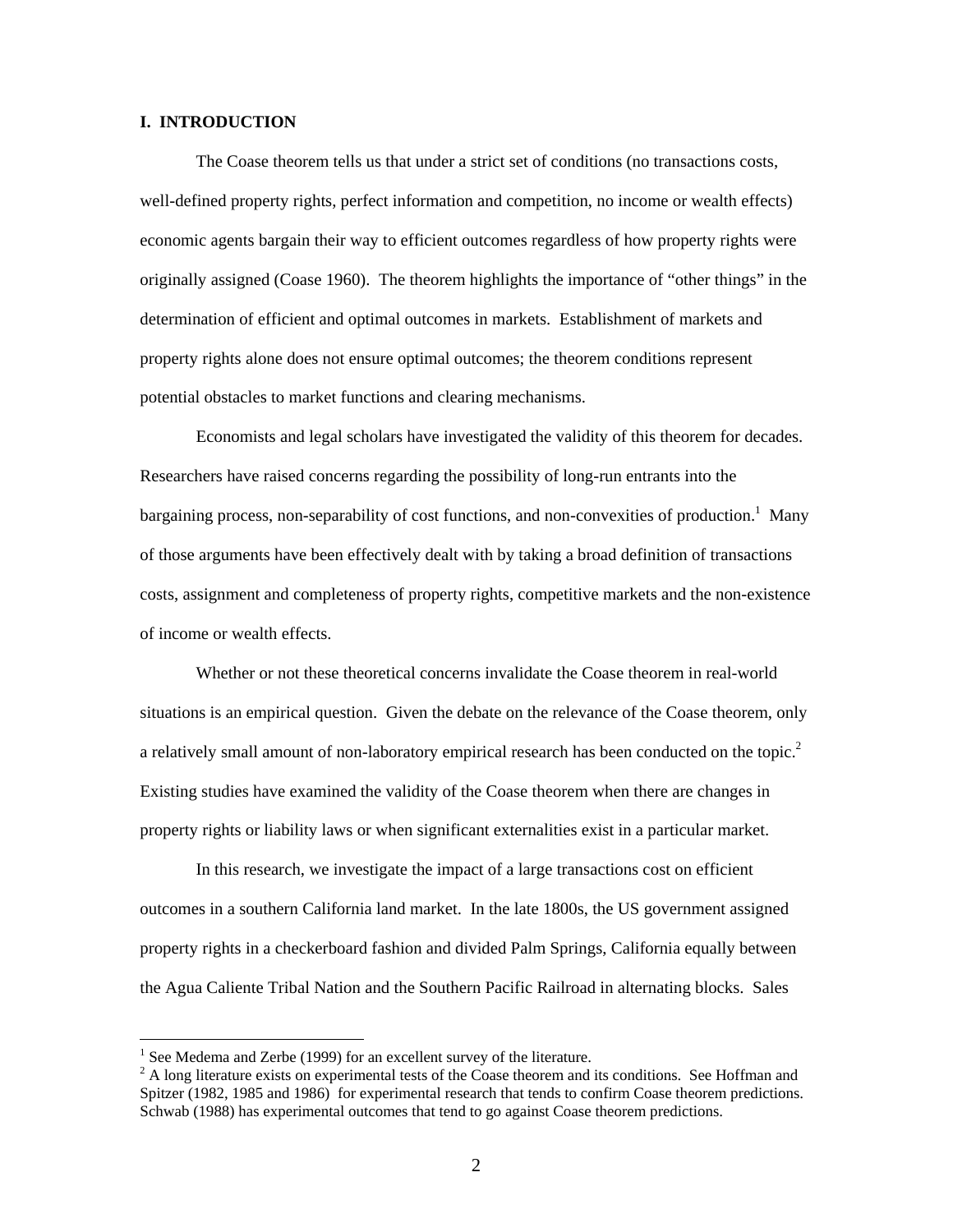and lease length restrictions on American Indian lands severely hindered the investment on those lands relative to the non Indian-owned lands. Prior to 1960, very few homes were located on American Indian lands in Palm Springs; the few homes that existed on American Indian lands were much lower in value than homes located on non Indian-owned lands. Average home value in 1960 dollars for a structure located on Agua Caliente lands was \$5000, while those on non Indian-lands were valued at \$26,300 (US Census of Population and Housing 1960).

In 1959, the US Federal government increased lease lengths for Agua Caliente tribal lands from 25 to 65 years. Prior to 1955, the maximum allowed lease lengths had been only five years. The change in the lease law resulted in a reduction of transactions costs in the Palm Springs land market. The particular institutional set up in Palm Springs allows us to answer the following question: Will a reduction in the transactions cost in the Palm Springs housing market produce the same investment outcomes (in terms of quantities and values) on American Indian lands as there are on non Indian lands, holding other things constant? Our results indicate the answer is yes. There is convergence between American Indian-owned and non Indian-owned lands in both the number and value of homes following the change in the lease length. Essentially, the only friction in the land market in Palm Springs was the lease length restriction on American Indian lands.

This research improves upon previous empirical tests of the Coase theorem by controlling for endogenous property rights assignment. Anderson and Lueck (1992) examine agricultural productivity between American Indian reservations and non-Indian lands with no control for the non-random assignment of American Indian reservations. They attribute lower agricultural investment and productivity on American Indian reservations to their unique land tenure status. It is not possible to rule out, however, lower land quality as the cause. Other Coase theorem empirical research relies on selection-correction techniques that may not be well-identified (Cymrot et al. 2001). The equalization of land assignment in Palm Springs ensures there is no selection problem.

3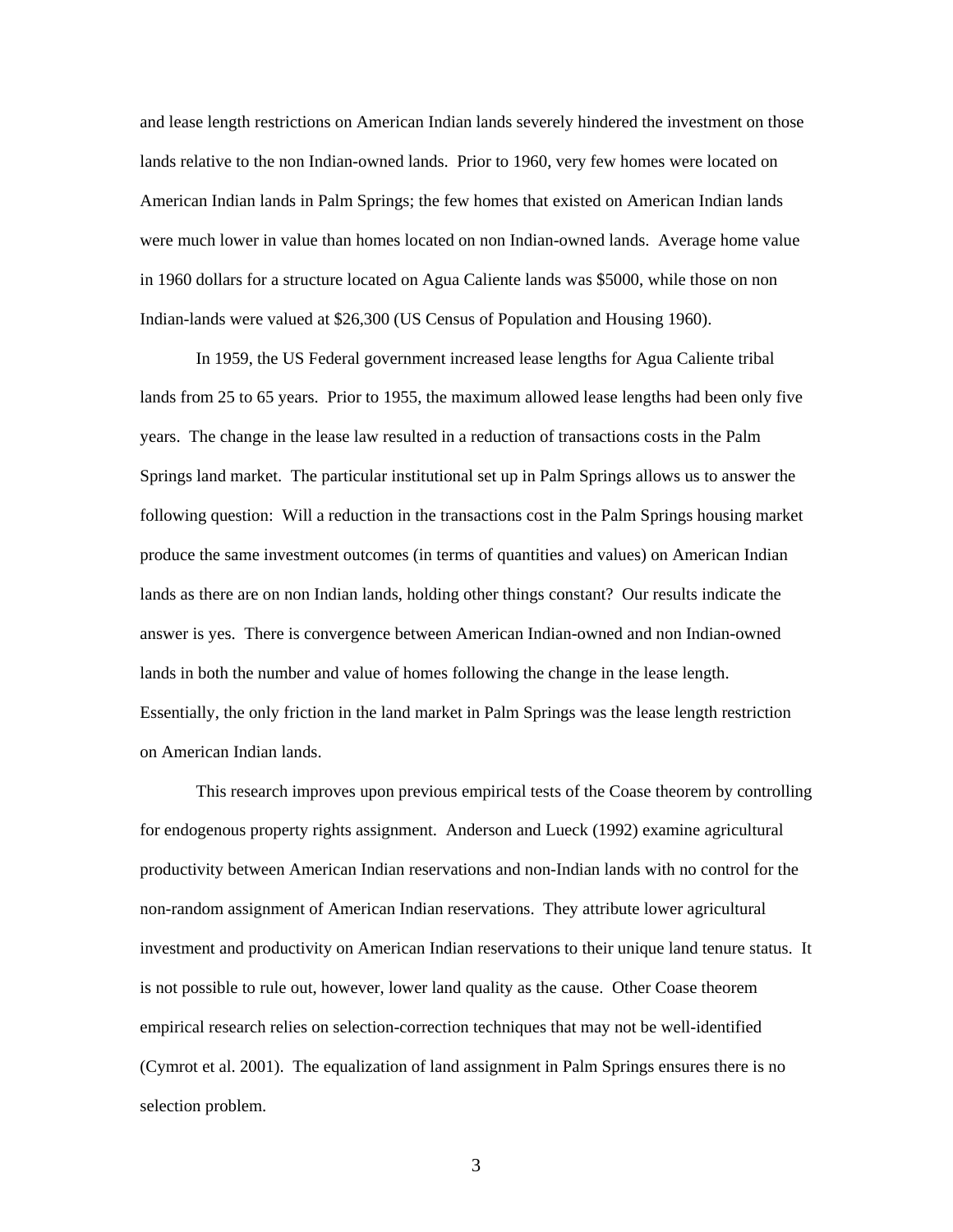Our research also provides a dynamic look at the effect of eliminating a transactions cost on market outcomes. Previous work focused on a static examination of two different US states with different institutional regimes. Gisser (1983) examined the efficiency of water allocation at one point in time between Arizona and New Mexico which have non-market and market allocations systems respectively. Our research traces the change in investment outcomes (allocations) over time as an important transactions cost is eliminated. Other empirical research that does contain a dynamic time component lacks a well-specified efficient outcome measure (Vogel 1987). In examining the Palm Springs case, non Indian-owned lands which are free from all restrictions on sales and leasing (free from the transactions cost) serve as the perfect comparison group.

We confirm the insights of the Coase theorem that, even in the absence of market imperfections, no wealth or income effects, and a well-specified assignment of property rights, transactions costs remain an important obstacle to efficient bargaining and optimal outcomes. Reduction of these transactions costs results in optimal (using non Indian-owned lands as the benchmark) investment regardless of who originally held the property rights.

Section II details the historical and institutional setting for American Indian lands and the original checkerboard assignment of lands in Palm Springs. Section III provides information on the data set. We detail how the data set was compiled from the 1950-2000 US Censuses and from the Riverside County Tax Assessor's Office. We also discuss the mapping requirements that assisted in locating properties on both the American Indian owned and non Indian-owned parcels. Section IV documents the convergence in the stock of housing on American Indian and non Indian-owned lands in Palm Springs from 1960-2000 using the Censuses of Population and Housing. Additionally, we compare the current value of homes located on American Indianowned and non Indian-owned lands using market-based assessed values of all Palm Springs homes. Utilizing an instrumental variables approach, we find that there is no statistically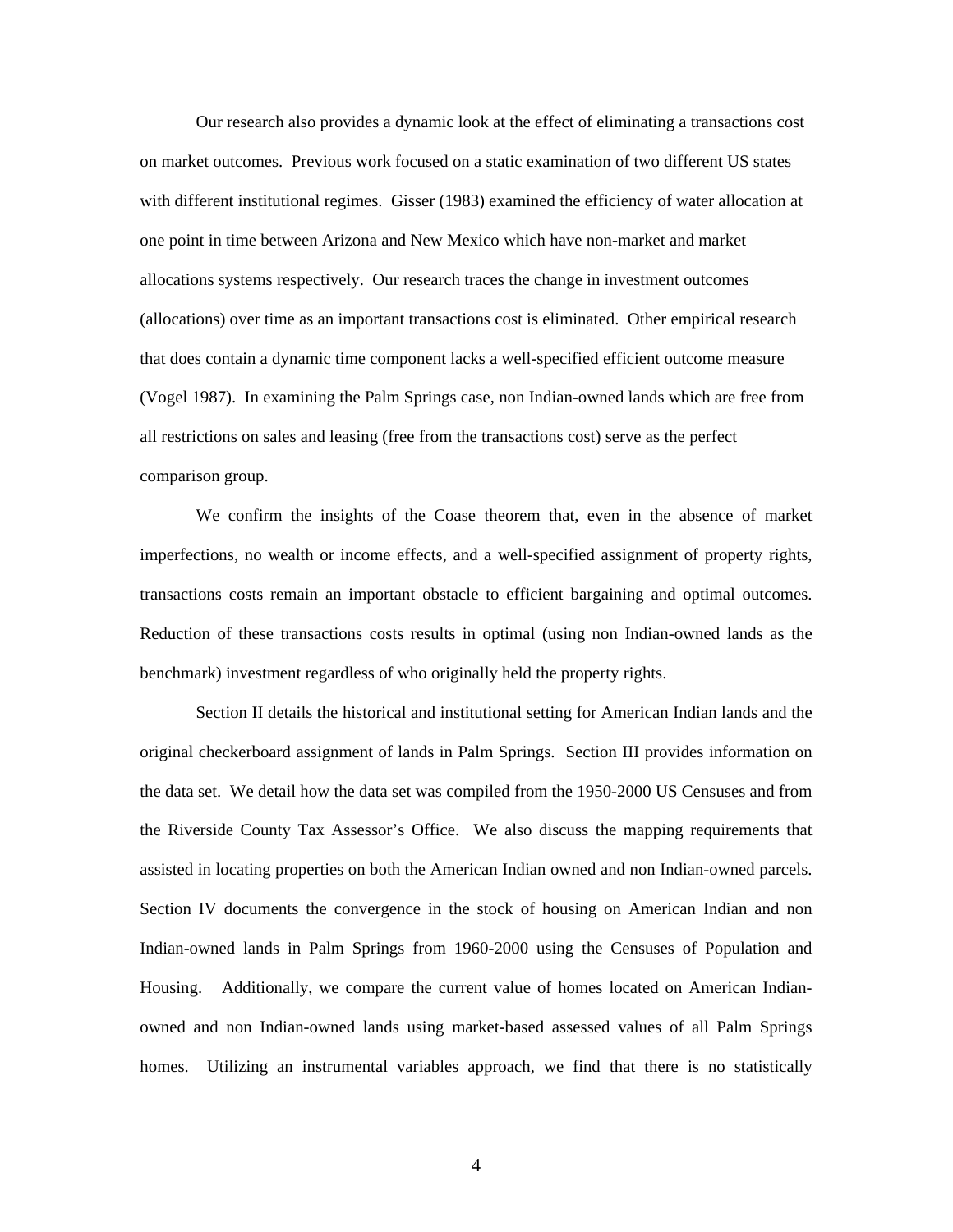significant difference between the current values of homes on American Indian owned or non Indian-owned lands. Section V concludes.

## **II. PALM SPRINGS AND AGUA CALIENTE HISTORIES**

The Agua Caliente Indian reservation was established by Executive Order in 1876 with additional lands added in 1877 and 1907 for a total of 31,500 acres. Located in the Coachella valley in the southern California desert, the land area was divided in a checkerboard pattern. Half of the parcels (the odd-numbered parcels) were assigned to the Southern Pacific Railroad, which were subsequently sold to finance further railroad construction southward. The remaining parcels were assigned to the Agua Caliente tribal nation.<sup>[3](#page-4-0)</sup> This natural experiment ensures there is no endogenous assignment of property rights; effectively there has been an equalization of treatment with regard to land quality across the two types of land tenure status. While the reservation lands were originally given the Agua Caliente tribal nation as a whole, the Bureau of Indian Affairs later provided private land allotments to individual Agual Caliente tribal members (Royster 1995; Shoemaker 2003; Kray 2004).

American Indian land tenure differs from that of fee simple property in the United States. American Indian lands, including those of the Agua Caliente tribal nation and its tribal members, are held in trust by the US federal government (trust lands). This alternative land tenure status makes it difficult to sell or to use as collateral in mortgages.<sup>4</sup> The restrictions on sales of American Indian lands eliminates the so-called "endowment effect" (Kahnemann, et. al. 1990) that has been raised as a serious objection to the Coase theorem. 5 The parcels adjacent to the

 $\overline{a}$ 

<span id="page-4-2"></span><span id="page-4-1"></span><sup>4</sup> Some sales of American Indian lands to non-Indians occurred in the early 1960's and very few subsequently. These sales necessitate the use of instrumental variables in the regressions that follow.  $5$  Thaler (1980) uses the term "endowment effect" to explain the increase in value of an item when an individual possesses it; alternatively, the "endowment effect" can be thought of as a form of loss aversion. In experimental research, Kahnemann et. al. showed that the reservation price for sellers far exceeded that of the bidding price for buyers which precluded many efficient transactions. Given that the American Indian lands were not going to be sold, simply leased out for a fixed time period, we should not expect any of the difficulties associated with this "endowment effect".

<span id="page-4-0"></span> $3$  Two exceptions to this numbering scheme are one half of block 10 and the entirety of block 16 which were originally designated as fee lands, although they are part of the even numbered blocks. The rest of the even numbered blocks were allotted to Agua Caliente tribal members.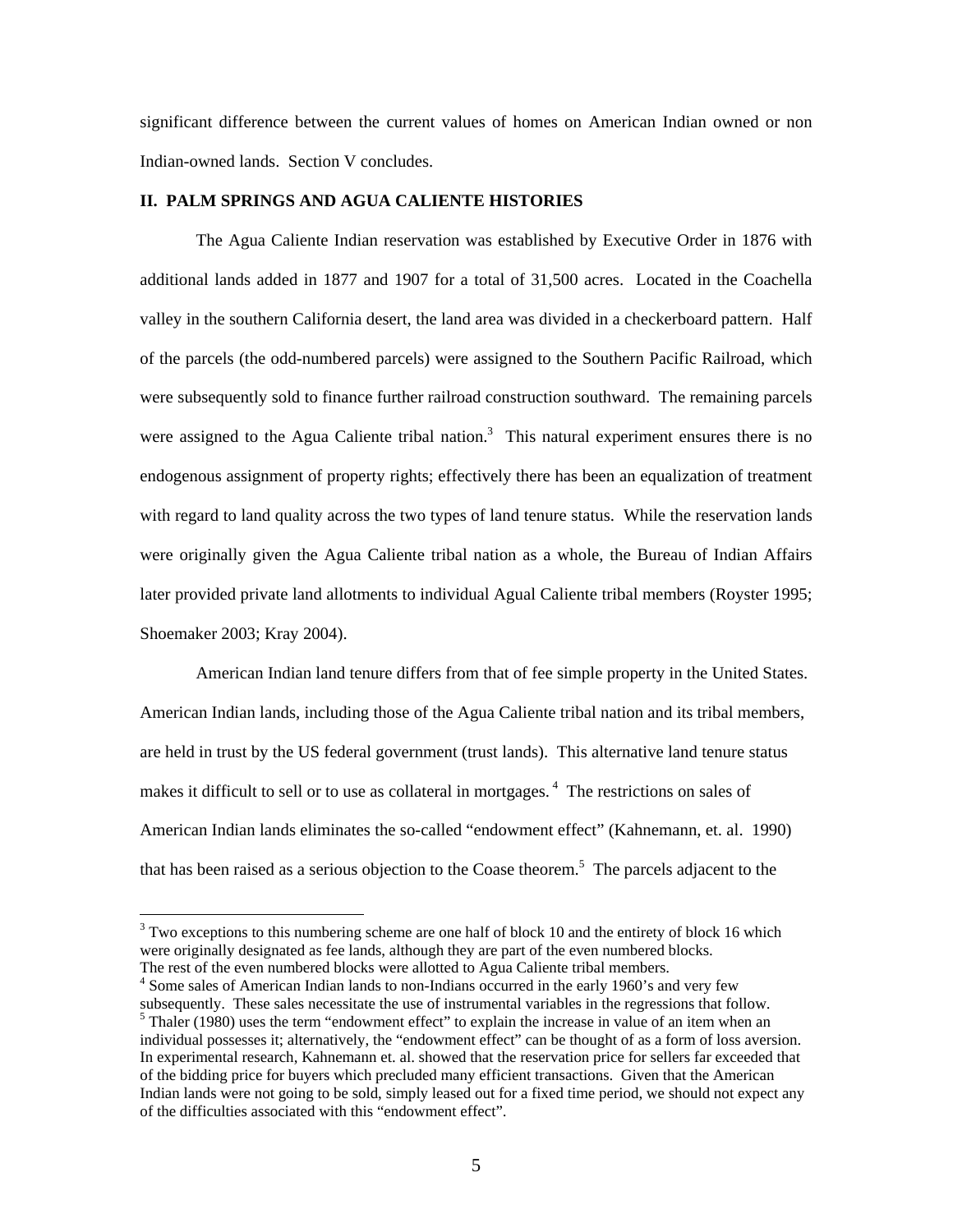American Indian lands, originally owned by the Southern Pacific railroad, are held in fee simple status and are free from the restrictions on sales and are able to be used as collateral in mortgages (fee simple lands). Therefore, these fee simple lands serve as benchmarks for optimal development levels on the American Indian trust lands once leasing restrictions are reduced.

There are at least two reasons why trust land status may pose an obstacle to development on American Indian lands. First, trust lands are unable to be used as collateral in standard commercial mortgages. Trust lands administered by the US federal government cannot be foreclosed upon or seized by banks. For much of the  $20<sup>th</sup>$  century, the Agua Caliente tribal nation and tribal members were relatively poor and had had little access to credit markets. Therefore, the few homes that were built upon the Agua Caliente land in the first half of the  $20<sup>th</sup>$  century were self-financed and were of poor construction. The homes located on the Agua Caliente lands contrasted greatly with the neighboring luxury hotels and homes of the Hollywood elite in Palm Springs in these early days. Homes on American Indian lands were often described in the local newspapers at the time as a "mess", a "slum" and a "nuisance" (Kray 2004).

Second, American Indian trust lands are also subject to the leasing regulations of the US Department of the Interior Bureau of Indian Affairs. The Bureau of Indian Affairs set maximum lease lengths for American Indian lands at five years in the 1930's. These short lease lengths discouraged potential leasees and housing developers from investing in long-term investments such as housing on American Indian lands. The five year leases increased the appropriation risks faced by non-Indian investors and effectively eliminated their investment incentives. In the mid-1950's, the lease length was extended to 25 years and, in September 1959, the Equalization Act set maximum leases for the Agua Caliente tribe at 65 years.

## **III. DATA DESCRIPTION**

#### *A. Time Series Data*

The time series data in this study comes from the US Census of Population and Housing. Utilizing the block level counts for the 1960-1980 censuses and regional maps, we assigned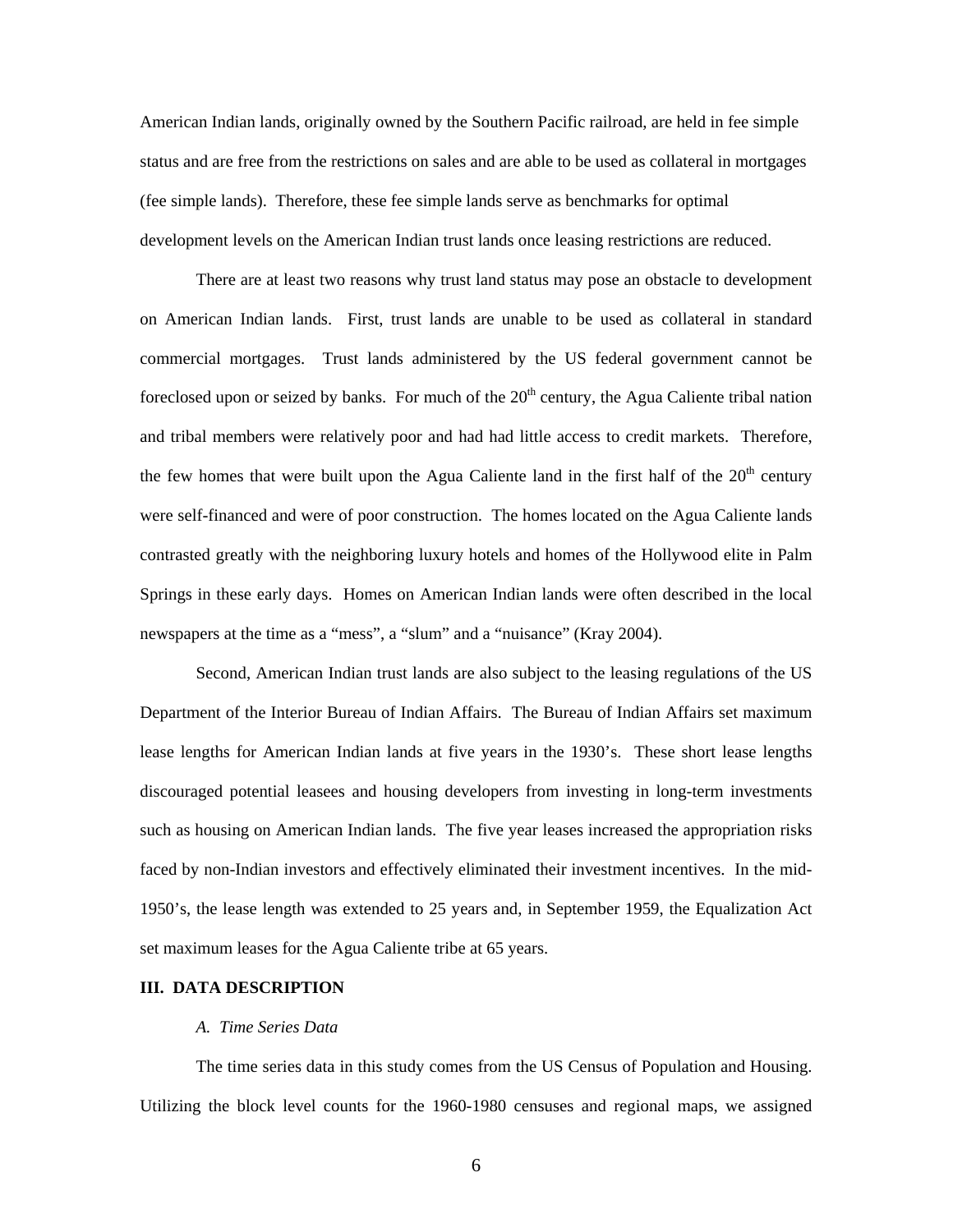census blocks to either the trust or non-trust lands in Palm Springs. For the 1990 and 2000 censuses, the distribution of housing by trust or non-trust status was available electronically on the US Census website.<sup>[6](#page-6-0)</sup> These counts were then used to compute the growth of the housing stock in Palm Springs by decade and land tenure status. The 1950 US Census only provided aggregate data for Palm Springs. It was not possible to distinguish between American-Indian owned and non Indian-owned land parcels and housing in this census.

## *B. Cross Section Data*

 $\overline{a}$ 

The cross sectional data comes from the County of Riverside Tax Assessor's office and is available in an electronic format from DataQuick, Inc. Utilizing the electronic data, the tax assessor maps and the reservation map, we coded dwellings according to whether they are located on the trust or fee simple sections of Palm Springs. The creation of this trust land dummy variable, based on the original checkerboard reservation map, was the key to the two-stage least squares procedure. A more detailed discussion of the creation of this data set is described in Appendix I. The data contains all of the characteristics of the actual dwelling as well as the lot size, construction and latest sale dates, assessed value of the property and location variables. There are approximately 40,000 housing units contained in this data set.

Two issues with regard to the dependent variable should be mentioned here. The first is that the dependent variable, log assessed property value, contains both the value of the house and land. In purchases on fee simple lands, an individual will pay for both the housing structure and the land. This sales price reflects the current market value of those two separate items. The tax assessor is required by law to use the sales values as the basis for all assessments. A simple regression of log assessed value on log sales values shows that there is a statistically significant

<span id="page-6-0"></span><sup>&</sup>lt;sup>6</sup> Computation of the 1990 and 2000 housing stock for Fee(non-Indian) and Trust(Indian) lands was adjusted for the inclusion of the trust housing units in the Palm Spring data. It was necessary to subtract out the growth of trust housing units from that of Palm Springs as a whole; otherwise there would be a double counting of homes in the area.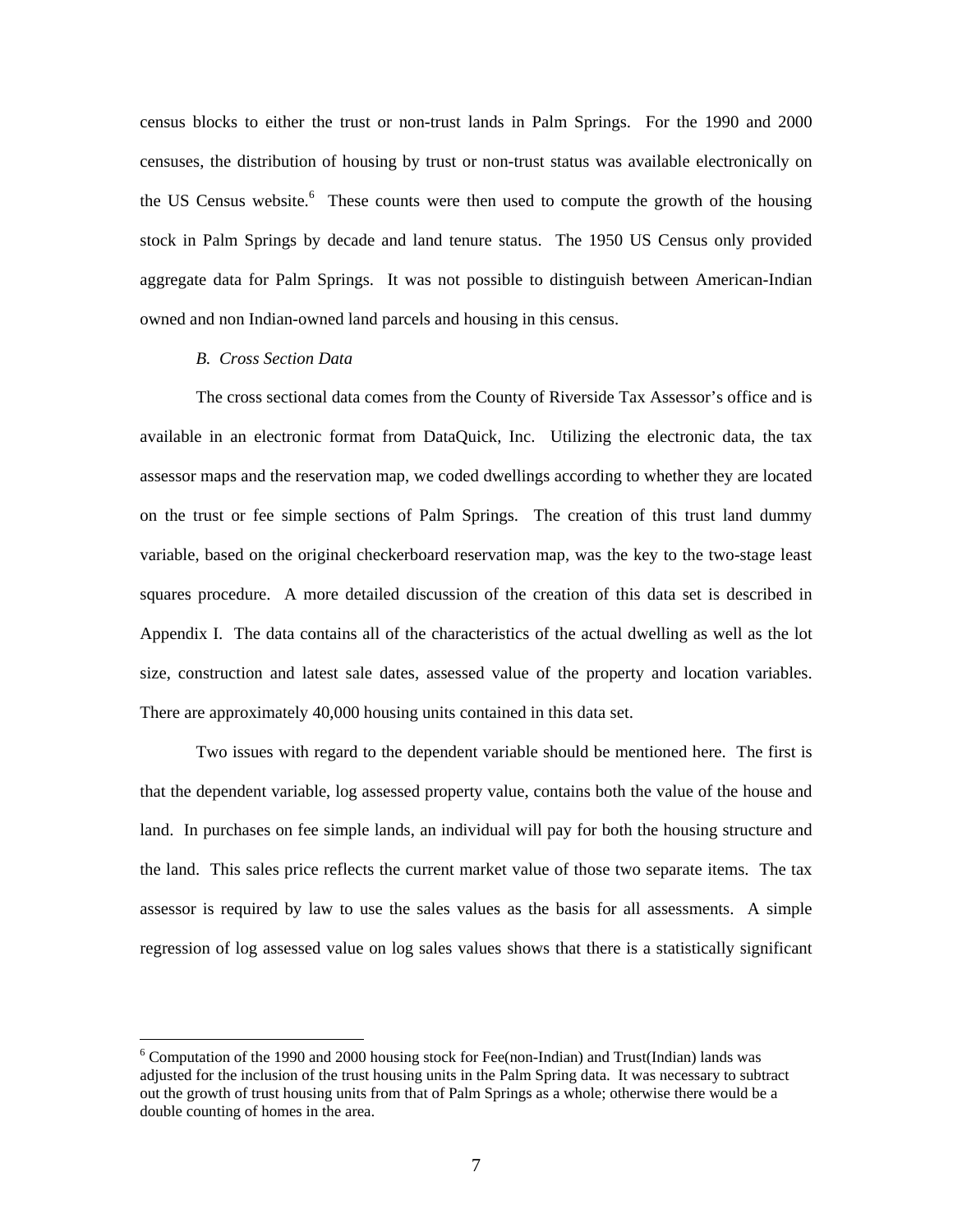slope coefficient of 0.98. Therefore, we can conclude that the assessed values follow the sales value very closely on average.

On American Indian trust lands, when an individual purchases a single family home or a condominium, the sales price only reflects the actual price of the physical structure. The price of the land is not included in the sales price of a home on trust lands; this is due to the very nature of trust lands – they cannot be sold. Therefore, an individual must lease the land that his home is located upon for some amount of time. These land leases are competitively negotiated with both sides aiming to get the best possible deal.<sup>[7](#page-7-0)</sup> Once a land lease and sales price have been negotiated, the tax assessor uses the information from the lease terms to compute a present value for the land. The tax assessor uses the lease length, lease payments and current interest rates in his calculations. The present value of the land is added to the sales value of the structure to create the assessed value of the trust property (California State Board of Equalization 2002). The county tax assessor is charged with,

> "estimat(ing) the price a leasehold would bring on an open market under conditions in which neither buyer nor seller could take advantage of the exigencies of the other."<sup>[8](#page-7-1)</sup>

Given the inclusion of the market-based present value calculation for lease land values, the property assessed value is comparable across both fee and trust lands. Otherwise, there is no explicit data on the value of trust lands. This estimation, based on market negotiated rates for the leases, is the best available data on the market value of both the land and structure. A detailed discussion of the tax assessor's valuation methods are presented in Appendix II.

 $\overline{a}$ 

<span id="page-7-0"></span> $<sup>7</sup>$  The Agua Caliente land owners are able to fully negotiate lease terms with extensive legal assistance from</sup> the Bureau of Indian Affairs as well as from the Trust Enforcement Services Agency.

<span id="page-7-1"></span><sup>&</sup>lt;sup>8</sup> California State Board of Equalization, Assessment of Taxable Possessory Interests (2002), Chapter 3.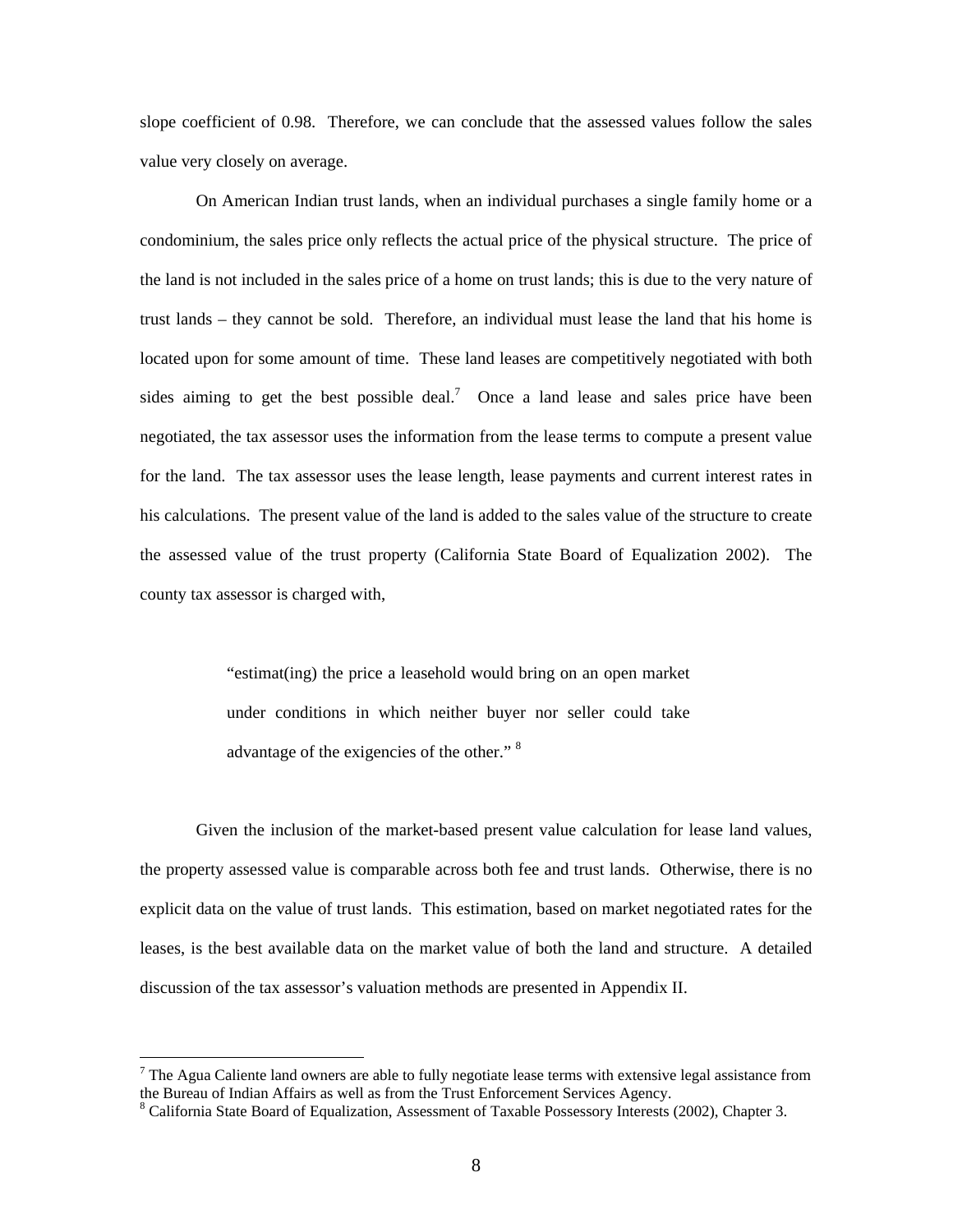The second issue regards California Proposition 13. The proposition, passed in 1978, provides property tax relief for long-term home owners concerned about escalating property values in the booming southern California housing market. The law capped the amount that an assessment could increase per year at 2%. If land or housing values increased at rates above 2%, Proposition 13 artificially keeps the assessed value lower than it otherwise would have been. Once a house is sold or significant renovations occur, however, a new tax assessment is conducted and provides a current market value of the structure and property. As will be discussed in the empirical strategy section, we have accounted for this problem in two different ways – using nearest neighbor matching and by including multiple year of sale and housing characteristic interaction variables in the regressions. These methods provide the same confirming results that there is no statistical difference in the amount invested in homes by land tenure status.

#### **IV. EMPIRICAL STRATEGY AND RESULTS**

The empirical requirements for this research are both time series and cross-sectional housing investment data for Palm Springs. The time series data for the housing stock provides evidence of the change in investment that occurs once land leases are extended for American Indian lands. The cross-sectional data provides evidence that the current value of investments on trust and non-trust lands has converged in value.

## *A. Time Series*

The time series data provides the stock of homes located on trust and non-trust lands at each housing census (1960-2000). Once the housing stock had been computed for each decade, which required assigning housing blocks to either the trust or non-trust lands based on the census block maps and reservation trust land maps, we computed a rate of growth over each decade. We also computed an annual rate of growth for the decade assuming that there was a constant rate of growth over all of those years.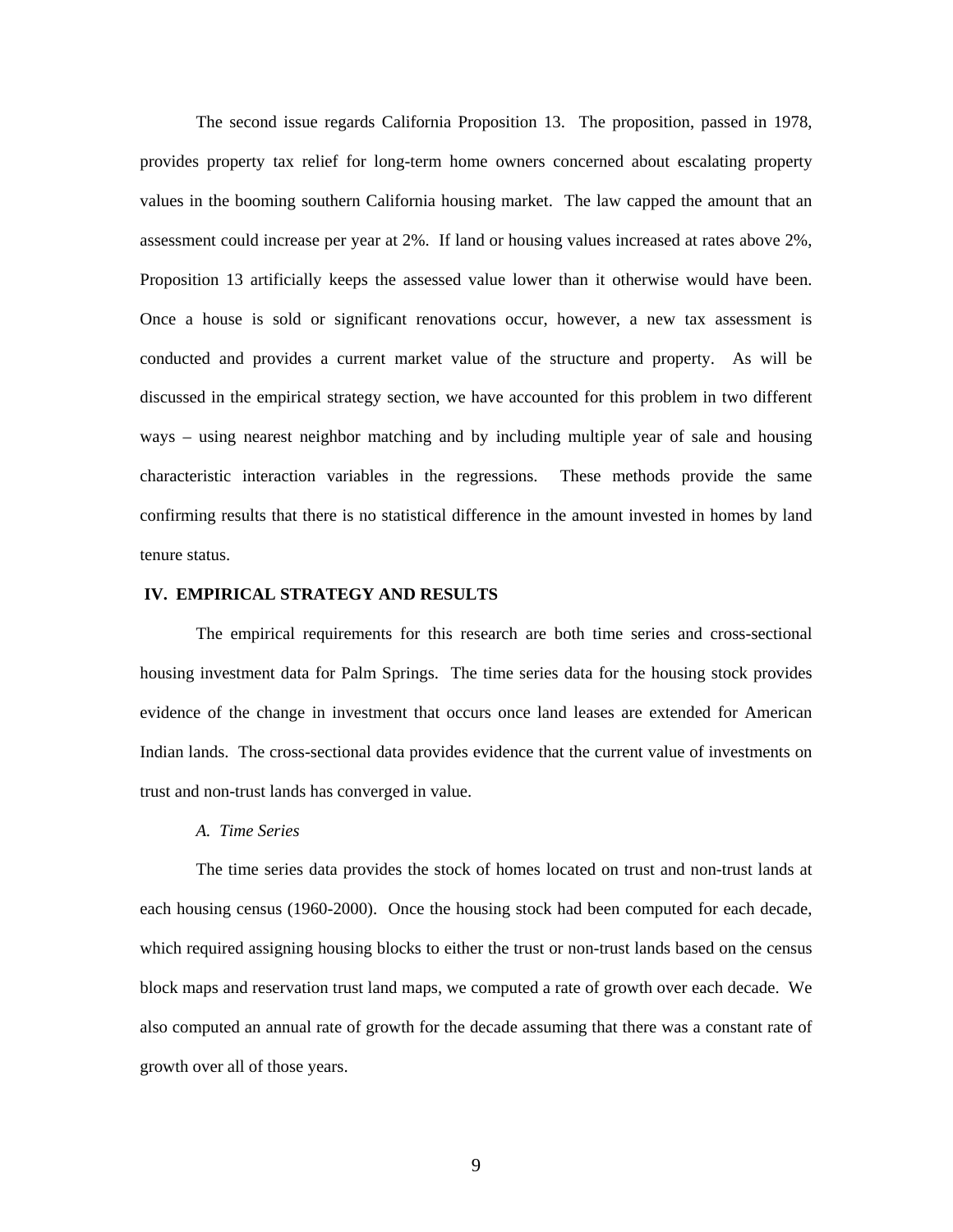The expansion of housing development in Palm Springs for the period 1960-2000 is provided in Table 1. The census data for the 1950 and earlier censuses did not provide data at the census housing block unit; data was aggregated to Palm Springs as a whole. As the table shows there were a little over 3400 homes in Palm Springs in the 1950 census. Figure 1 provides a graphical depiction of the Palm Springs housing stock by tenure status for 1960-2000.

By the 1960 Census, there had been an increase in total housing units of 4,077. Importantly, the decade between 1950 and 1960 is a time period before the lease lengths on trust lands had been extended to sixty-five years. There is a marked difference in both the number and value of homes by land tenure status in Palm Springs at this time. The median value of the housing structures located on trust lands was approximately \$5000 in 1960 dollars; approximately 71% of the 2382 trust land homes were characterized as deteriorating according to the census data.<sup>[9](#page-9-0)</sup> This is in sharp contrast to the situation on fee lands where the median value for homes was approximately \$26,300 in 1960 dollars and only 5.8 % of the 5,104 homes were classified as deteriorating in the census data.

In the 1970 census, we observe growth in the housing stock on both fee and trust lands. The growth rate of the housing stock for the 1960s is 47% for trust lands and 66% for fee lands. The decade of the 1960s is the first in which the legal limits on lease lengths were extended to sixty five years. The growth in the housing stock on trust lands was not as high as it was on fee lands over the decade. The difference may be due, in part, to a lengthy court battle between the city of Palm Springs and the Agua Caliente tribe. The tribe attempted to assert its own zoning laws on its lands; the corresponding legal uncertainty appears to have discouraged some development. The Agua Caliente tribe settled the court case with the City of Palm Springs in the late 1960s and agreed to abide by the city's zoning ordinances.

 $\overline{a}$ 

<span id="page-9-0"></span><sup>&</sup>lt;sup>9</sup> This estimate of average value on trust lands was only conducted for the downtown section of Palm Springs, which comprised the vast majority of housing development for trust lands in 1960 using the US Census data. As this was the most coveted location in Palm Springs it follows that adding in the other outlying areas would probably only decrease the average value of trust land homes. Also, all dollar amounts are in 1960 terms.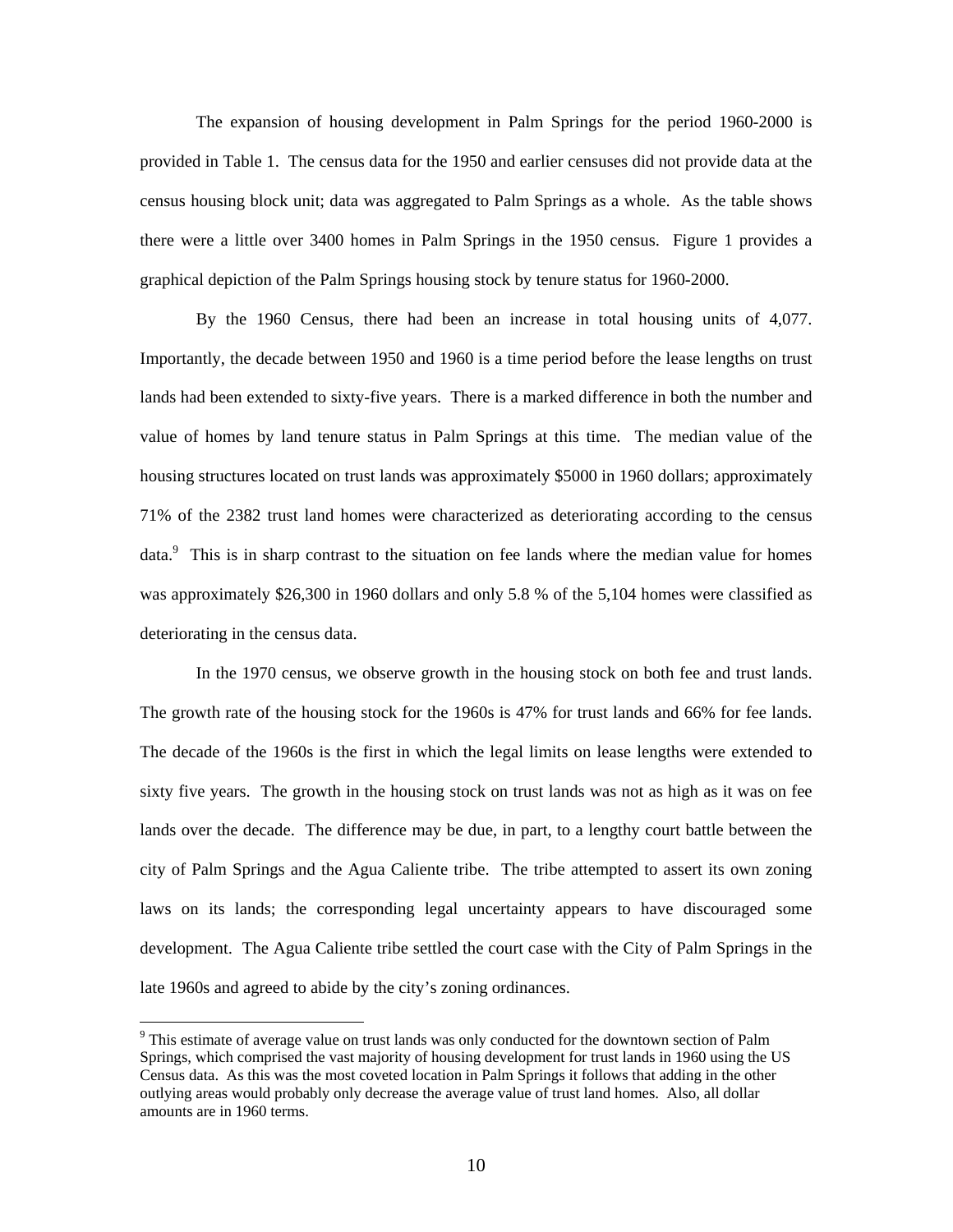Consequently, the spike in housing development on trust lands occurs only after all the legal and zoning questions have been settled. Housing growth more than tripled on trust lands by the 1980 census, while it did not even double on fee lands. Figure 2 most clearly shows the spike in housing growth. The decade of the 1980s, shown in the census of 1990, also has similarly higher rates of growth for the trust lands compared to the fee lands. By the 2000 census, however, we see that there has been a saturation of housing development and little new growth occurs on either trust or fee lands in the Palm Springs area. The data indicates a convergence in the total number of housing units on both types of land in Palm Springs, CA.<sup>10</sup> Additional growth is occurring to the east of Palm Springs, where the mountain ranges are not an obstacle to housing development, in the younger cities of Cathedral City and Rancho Mirage.

## *B. Cross Section*

 $\overline{a}$ 

The 1960 census data shows that there is a large disparity in the average value of properties between fee and trust lands – \$5000 and \$26,300 respectively in 1960 dollars. Unfortunately, the average home value is not reported in subsequent censuses. In order to assess the current value of homes in Palm Springs, we use the county tax assessor's data for 2004. This data provides a richer set of control variables than available in the census data: assessed value, size, age, year of sale, location, and trust status. The basic hedonic regression is provided below.

## (1) *Log* Assessed Value<sub>i</sub> =  $\alpha + \beta \cdot TrustToday_i + X_i\delta + \varepsilon_i$

In equation 1, the vector X represents all of the housing characteristics for each structure, epsilon represents the standard mean zero error term and TrustToday is a variable which signifies whether a structure is located on trust lands in the current period. Additionally, the vector X contains a number of location and environmental dummies for the individual structure. These variables help to measure the community amenities or qualities which affect the value of a home

<span id="page-10-0"></span> $10$  There are 42,165 housing units in Palm Springs in the 2000 US Census, but in the cross-section data that I use there are only 30,710 housing units. This difference is due to the fact that the census counts each dwelling as an individual unit, which includes apartments and duplex homes. In the cross-section data I have restricted my sample to only individually owned single family residences or condominiums.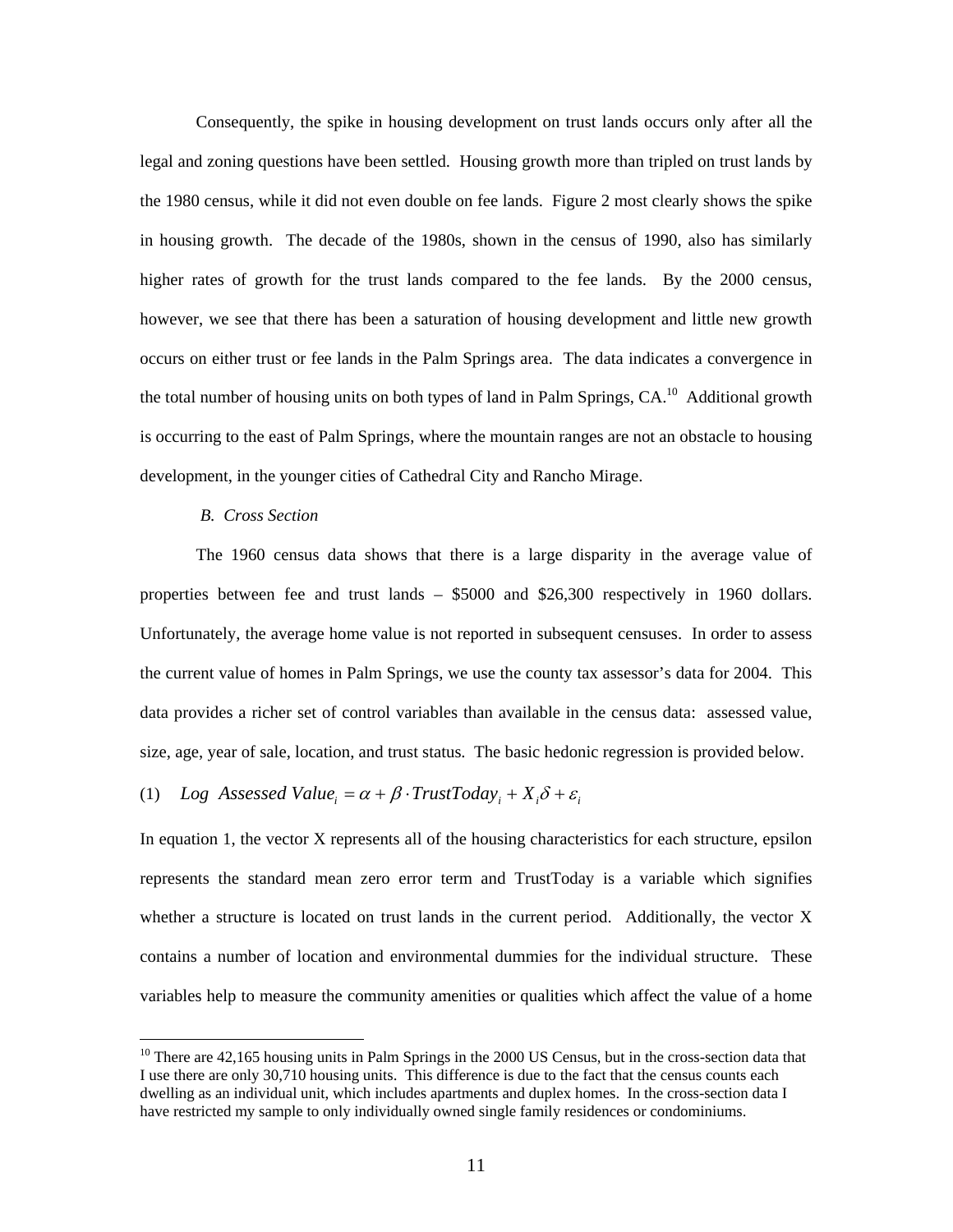such as the number of adjacent hotels, commercial enterprises, mobile homes, or apartment complexes.

The first stage of the two-stage least squares estimation is given by the equation below:

## (2)  $TrustToday_i = \eta + \mu \cdot Trust_i + X_i\theta + \zeta_i$

Identification of this estimation strategy is derived from the fact that the original assignment of trust land blocks was done in the late 19th century and there was an equalization of treatment with respect to land quality and location. If all of the trust lands, as assigned in the late 19th century, remained under tribal control today then we would have an equalization of treatment and could simply run the ordinary least squares regression as described above. However, in the early 1960s, some trust lands were converted to fee simple property and sold out of the trust status. Conversion of trust lands seldom occurs today; remaining trust lands are held by the American Indian individual owners or by the Agua Caliente tribal government. The important issue is whether the parcels that were sold were more or less valuable than the lands that were not converted into fee simple status and sold off. The instrument allows us to correct for this potential selection problem. It should be noted, however, that the land itself is fairly homogenous as it is all desert plains in this region.

In order to identify this model, it is important for the instrument to satisfy both the exogeneity and correlation requirements. Trust status originally was assigned in a uniform, checkerboard fashion in the environs of Palm Springs. Thus the original status is an important predictor of whether land is in trust status today. Conversion of land held in fee status to trust status is incredibly difficult; it almost never occurs and requires extensive approvals by the Bureau of Indian Affairs and the Department of the Interior. As for the exogeneity requirements, this is not testable, but should satisfy a logical examination of the underlying process which assigned land parcels in the first place. It is clear that there was no selection going on with regards to the assignment of the original even numbered parcels that were given to the Agua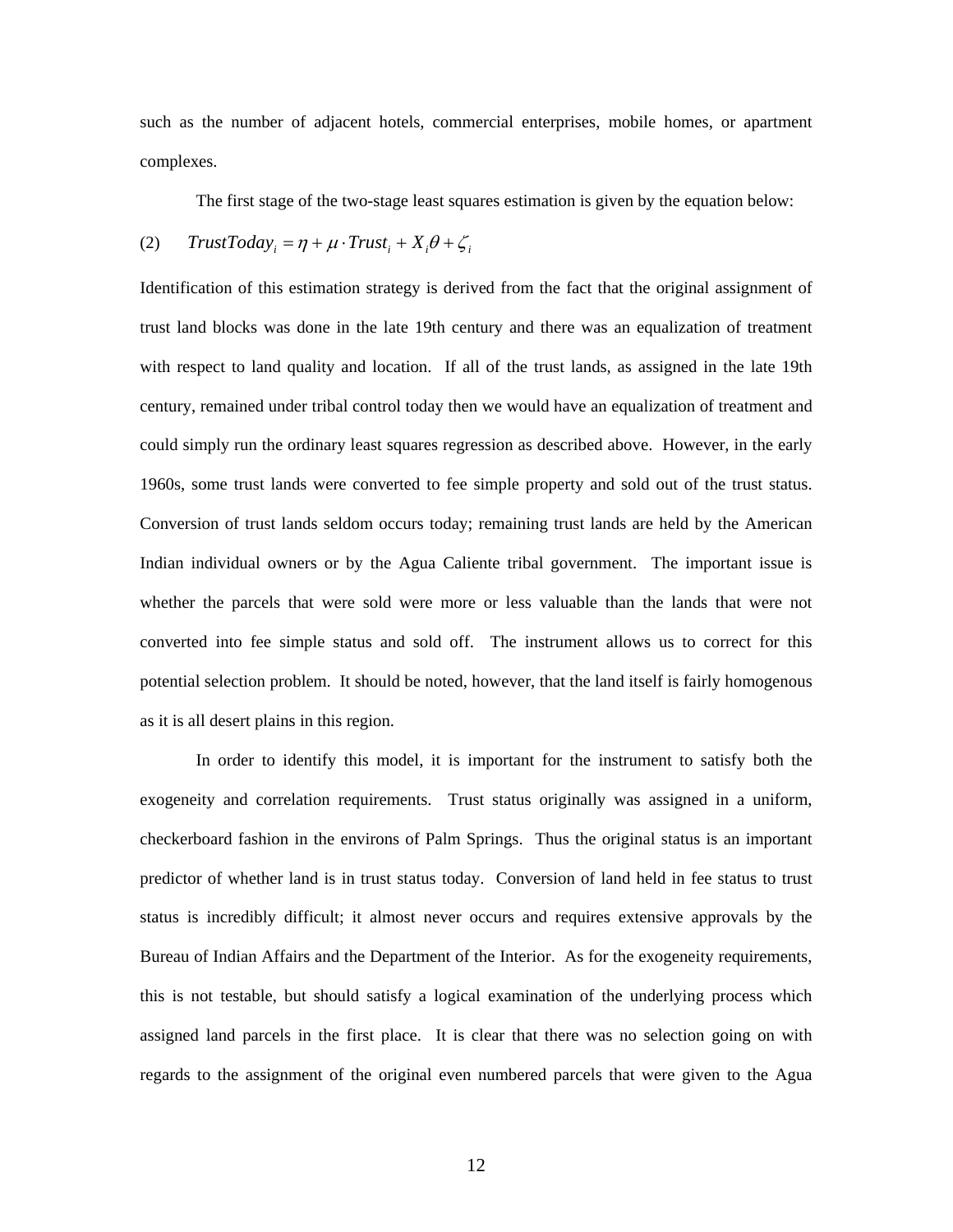Caliente tribe. Looking at the original map in Figure 3, we can see that there was an equalization of treatment with respect to the assignment of land parcels – the land was divided into evenlysized square mile parcels and numbered accordingly. Figure 4 provides photographic confirmation of the large grid that was created for Palm Springs lands. Major roadways divide the desert into square blocks as originally assigned in the late 1800s. As was described earlier, the tribe was given the even numbered parcels, while the railroad was given fee patent to the odd numbered parcels. It is therefore reasonable to infer that there is no relationship between the assessed value of homes today and the assignment of trust or fee status in 1891, except through the variable of interest which is trust status today.

In addition to this instrumental variables regression, we have conducted several other checks on these results. One check is to add different interaction terms for the year of sale and housing characteristics in the regression equation. These interactions will capture any trend differences that occur over different years; essentially, this variable will control for any housing trends that cause homes with certain amenities in a particular year to appreciate faster than others. The concern here is that different types of homes may have systematically been built on either Indian-owned or non Indian-owned lands according to the particularities of housing demand at that time period. The three new variables that we have included are interactions between the year sold variable and the number of bathrooms in a home, the number of bedrooms in a home and the number of square feet in the structure. These three variables are important determinants of the price of homes and would appear to be the most important characteristics that require interaction dummy variables.

A second check on the original instrumental variables regression result uses the nearest neighbor matching procedure.<sup>11</sup> Matching individual houses along the observable characteristics (excluding land tenure status) attributes any residual differences in housing value to land tenure status. Our main assumption in this procedure is that we have effectively explained away all of

 $\overline{a}$ 

<span id="page-12-0"></span> $11$  Stata code provided by Becker and Ichino (2002) for the nearest neighbor matching procedure.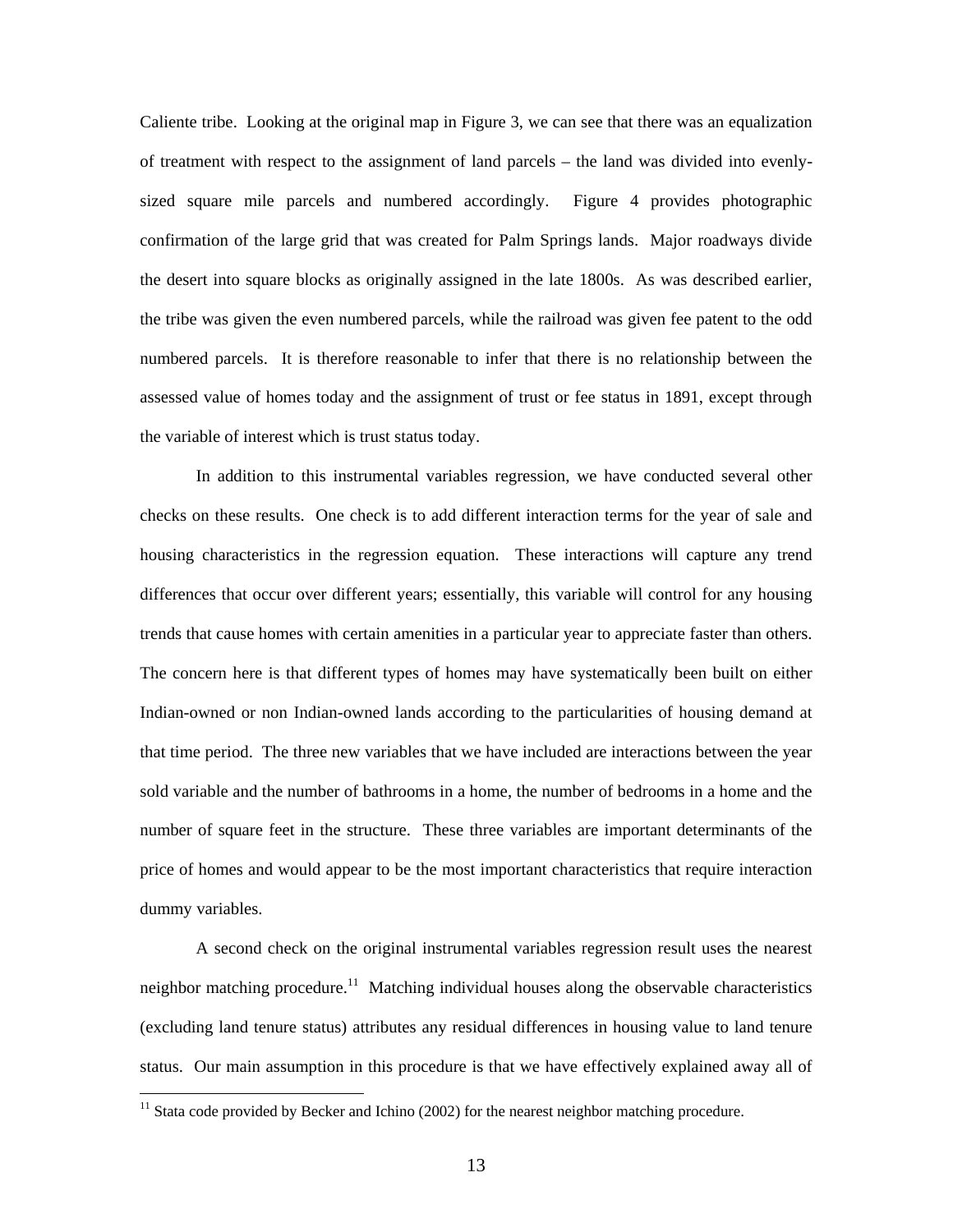the heterogeneity between the value of housing units using all of their observed characteristics. Any residual differences in housing values are attributable to the effect of the land tenure status. Given the equal nature of land assignment, it seems reasonable that the observed characteristics should account for the vast majority of the structure and land parcel's value. The nearest neighbor matching procedure makes a direct comparison of housing structures on American Indian owned lands to similar structures located on non Indian-owned lands. All of these additional checks confirm our initial results of no statistical difference in current homes values by tenure type.

We now turn to a discussion of the actual data and estimation results. Table 2 presents the means of the cross section variables. We see that the log assessed value between trust and fee lands differs by a relatively small amount, 0.03 log points. However, this difference is statistically significant. The simple difference in means shows that there is at least a small systematic difference in housing values; in non-log terms the difference is about \$4000 in 2004 dollars.

In contrast to the simple comparison of means above, I control for characteristics of the house, land and surroundings in Table 3. The first specification provides the results of the first stage regression as well as the second stage regression. In the first stage, we see that the original assignment of trust land status is indeed an important determinant of trust status today; the coefficient is large, holding other things constant, having been originally assigned as trust lands increases the probability of that parcel being trust today by almost 50%. The other variables are interesting, but they do not have a causal interpretation here and may be merely correlated with the trust status today variable. The second stage of the procedure provides the important result that the coefficient on trust lands today is not statistically significant from zero. Additionally, the magnitude of the coefficient is small, it says that being located on trust land today increases the log assessed value of the land and parcel by less than 2%, ceteris paribus. This amount is much smaller in magnitude than the 16% difference in log values of homes in the 1960 census. The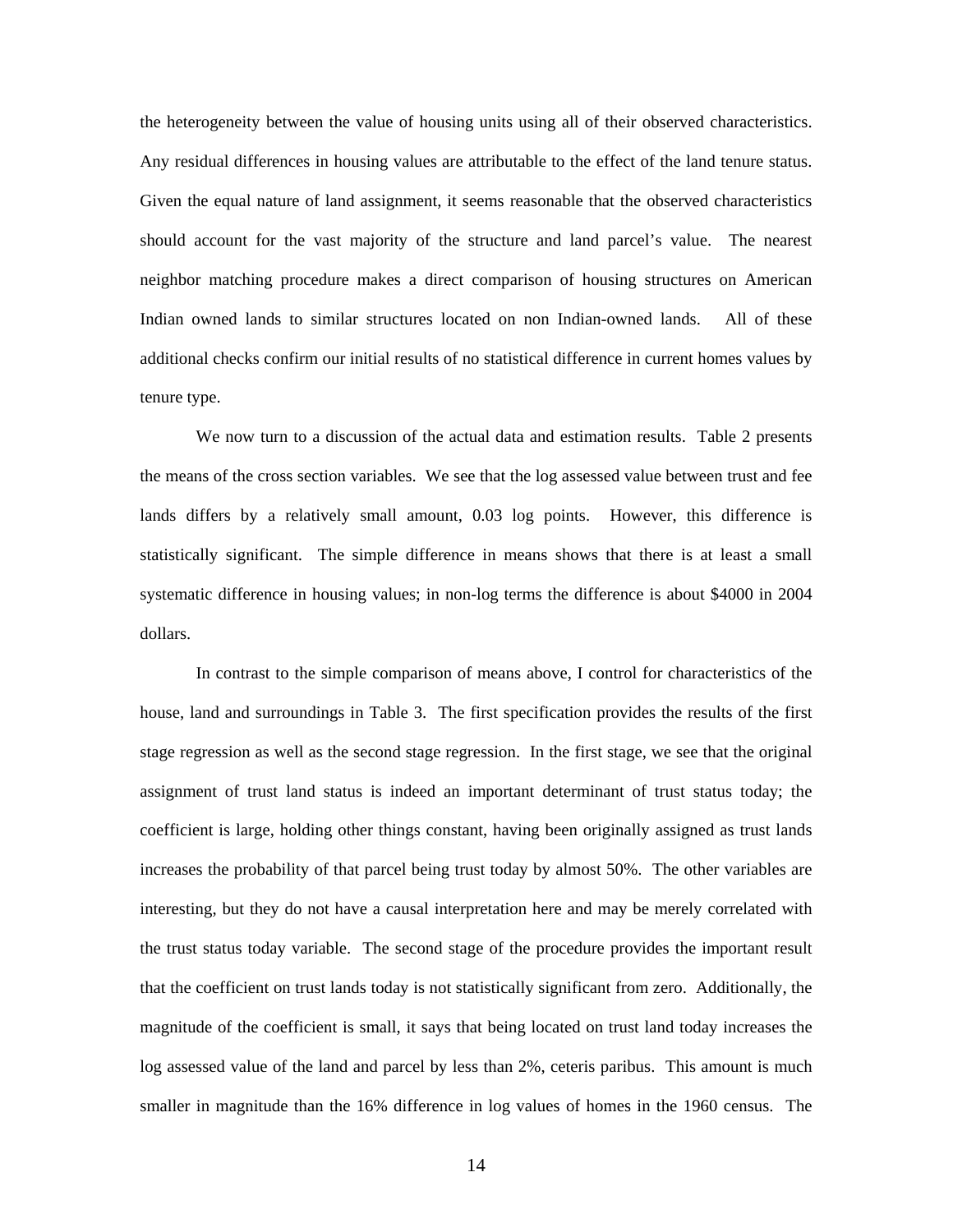overall R-squared value for this IV regression is high at 72% and confirms the belief that many of the important determinants of the value of the home has been accounted for in this regression specification. $^{12}$ 

The other variables of interest in the second stage of the specification are of the usual sign and significance. Specifically, we see that an increase of 1% on the size of the structure increases the assessed value by 0.82%, which is the largest coefficient in this regression. We would expect the size of the structure to have a very large and significant impact on the value of the home. The lot size has a positive and statistically significant impact on the log assessed value, but only a relatively small impact overall. A 1 % in the size of the size of the lot is associated with a 0.08% increase in the assessed value of the overall parcel. The other items of interest are the characteristics of the house itself. An increase in the number of bedrooms, given a fixed size of house, decreases the overall assessed value. While an increase in the number of bathrooms, even for a house of fixed size, tends to increase the assessed value. Pools, garages and air conditioning all tend to increase the value of a home as expected. Older homes have lower assessed values, as one would expect. The surrounding characteristics matter a great deal as well. Having a home located on a block with apartment buildings will tend to lower the assessed value of the home. However, being located on a block with more condominiums, hotels, commercial enterprises or single family homes tends to increase the value of a home. Finally, homes located on a block with many vacant lots have a lower overall assessed value.

The second and third specifications of the two-stage least squares regressions repeats the procedure as described earlier, except additional interaction variables have been included. In the second specification, there are year sold and bathroom interaction variables as well as year sold and bedroom interaction variables. The results show little difference from that of the first

 $\overline{a}$ 

<span id="page-14-0"></span><sup>&</sup>lt;sup>12</sup> Additionally, to allow for differences in the variance of different neighborhoods, I clustered the standard errors at different levels of aggregation and found no difference in my results. Using zip codes and census tracts as two different levels of clustering, I find that this alternate measure of standard errors does not change the outcome reported above.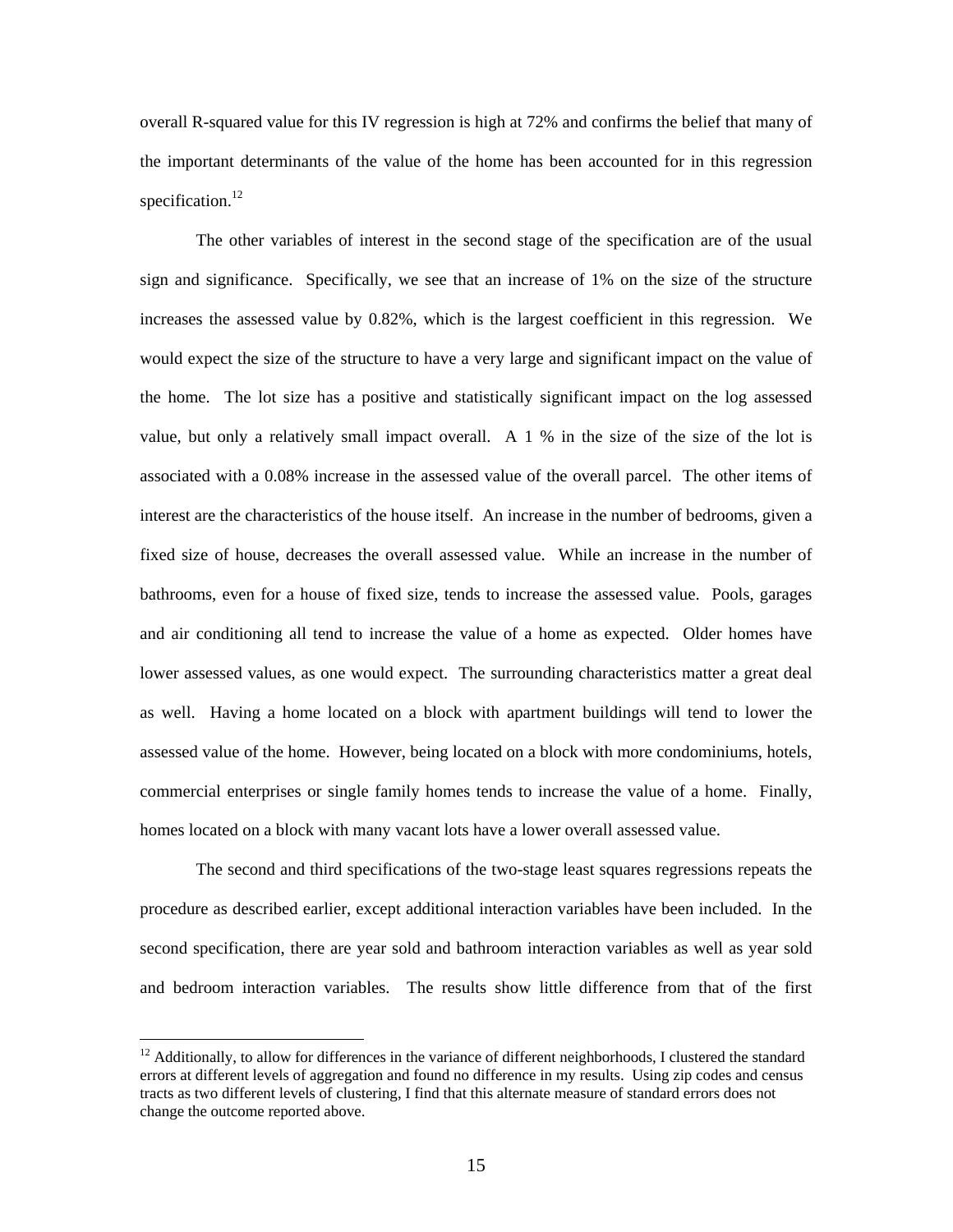regression specification. The third specification adds in year sold and square foot interaction variables and again we see that there is no change in the statistical significance of the coefficient on trust land today.

In table 4, we have conducted a further test of the difference in home values by land tenure status. Homes on trust lands today are matched with homes with similar characteristics located on fee simple lands. The housing values are matched using the same variables used in the two-stage least squares regression procedure described above. The estimated difference in housing values between the two tenure types is not statistically significant different from zero. This result provides additional confirmation of the two stage least squares results already presented.<sup>[13](#page-15-0)</sup>

### **V. CONCLUSION**

 $\overline{a}$ 

This researched focused on the effect of reducing a significant transactions cost on the efficiency of outcomes in the land market in Palm Springs, California. The special conditions present on the Agua Caliente lands in Palm Springs provide a unique opportunity to test explicitly the impact of transactions costs on economic efficiency. The checkerboard assignment of land and property rights by the US Federal government ensures there is no selection with regard to land quality or location. Our key finding is that the housing values in Palm Springs California do not differ by ownership status once lease lengths have been lengthened to sixty-five years.

We learn that transactions costs can effectively halt bargaining and economic efficiency even when land markets are complete. Until the reduction of the transactions costs in 1959, half of the developable land in Palm Springs went mostly unused. We have provided evidence that development on the Agua Caliente lands trailed the non Indian-owned lands in both number of housing units as well as in value of those housing units.

<span id="page-15-0"></span><sup>&</sup>lt;sup>13</sup> There are concerns about the accuracy of standard errors in any propensity score matching procedure. In general, it is assumed that the estimated standard errors are smaller than the true standard errors. This would increase the standard errors for this estimate and further diminish the statistical significance; the point estimate would still remain positive.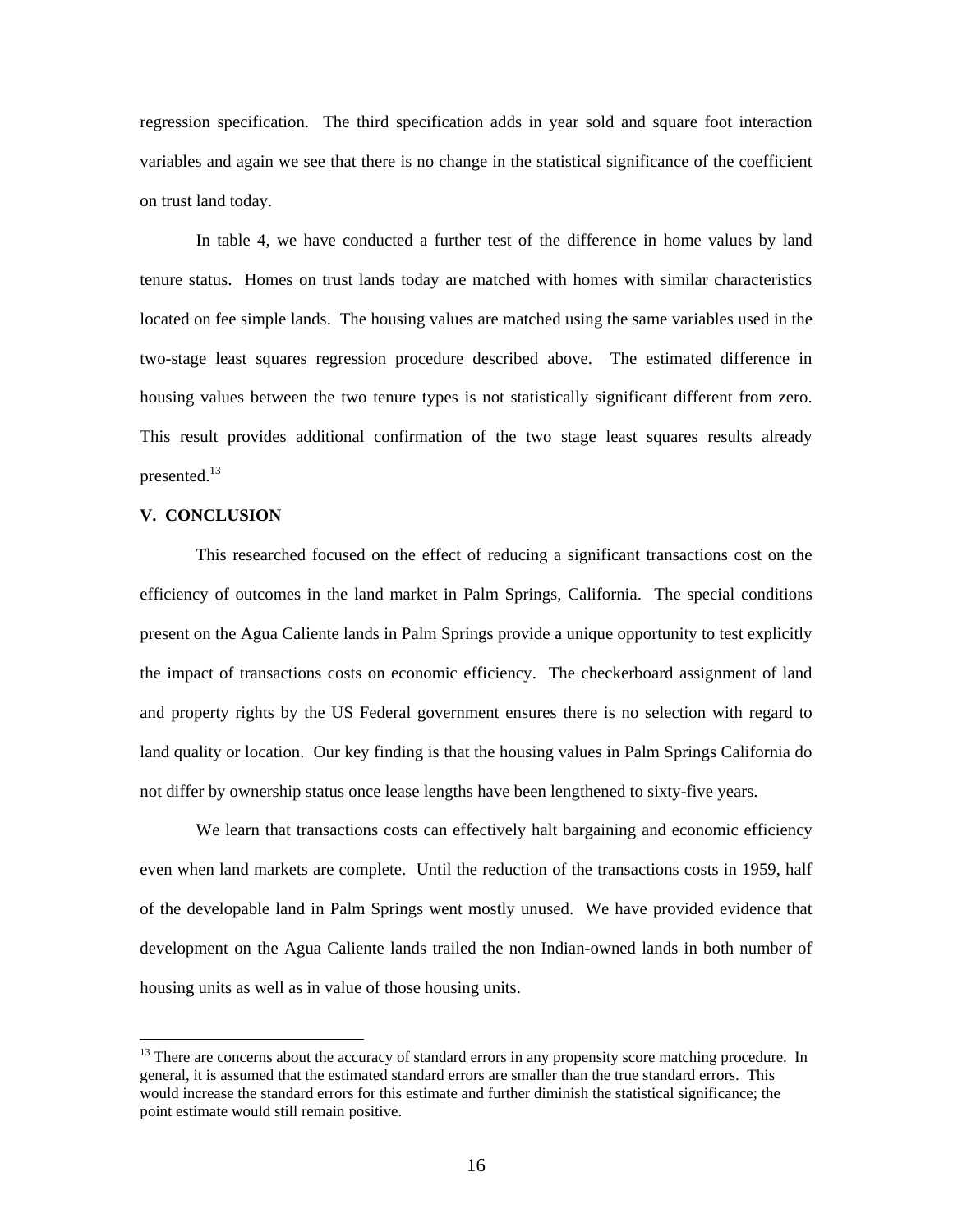Once the land leases were extended, however, housing development expanded rapidly on the Agua Caliente lands. Although the Agua Caliente owned lands are still non-collateralizable and face strong sales restrictions, the housing market overcame these limitations after lease lengths were extended to 65 years. Land developers leased the Agua Caliente lands and invested in housing developments to the same level as previously developed non Indian-owned lands.

While the results presented here are in line with the Coase theorem prediction that efficiency ensues once large transactions costs are reduced (given the other theorem conditions are met), the Coase theorem, and this research, says nothing about the equity issues resulting from a move towards efficiency in markets. The Agua Caliente lands have been developed and economic efficiency has resulted; however, how has this change impacted the landowners themselves? One would assume that the American Indian landowners are better off given the ability to lease their lands and to receive compensation for the use of the land; whereas, prior to long-term leases the landowners received no lease income. While this is most certainly true, the true counterfactual question remains: would the American Indian landowners have been better off if they had the ability to sell their lands outright?

An asset with sales restrictions may preserve ownership of an asset and achieve efficient market outcomes given proper leasing opportunities, markets and contract enforcement. However, it is not immediately clear how the sales restriction impacts individual landowner welfare and the ability to smooth shocks in the short-run. What is the trade-off to such land ownership status? One can not answer these questions given the data provided here and this merits further research. The concern is an important one from a development policy perspective as this form of land ownership, trust status, is not unique to American Indians alone but holds for the scheduled castes of India, First Nations of Canada and other indigenous peoples. The competing objectives of asset retention and asset development for people with little market experience provide an interesting future research topic. We have established in this research that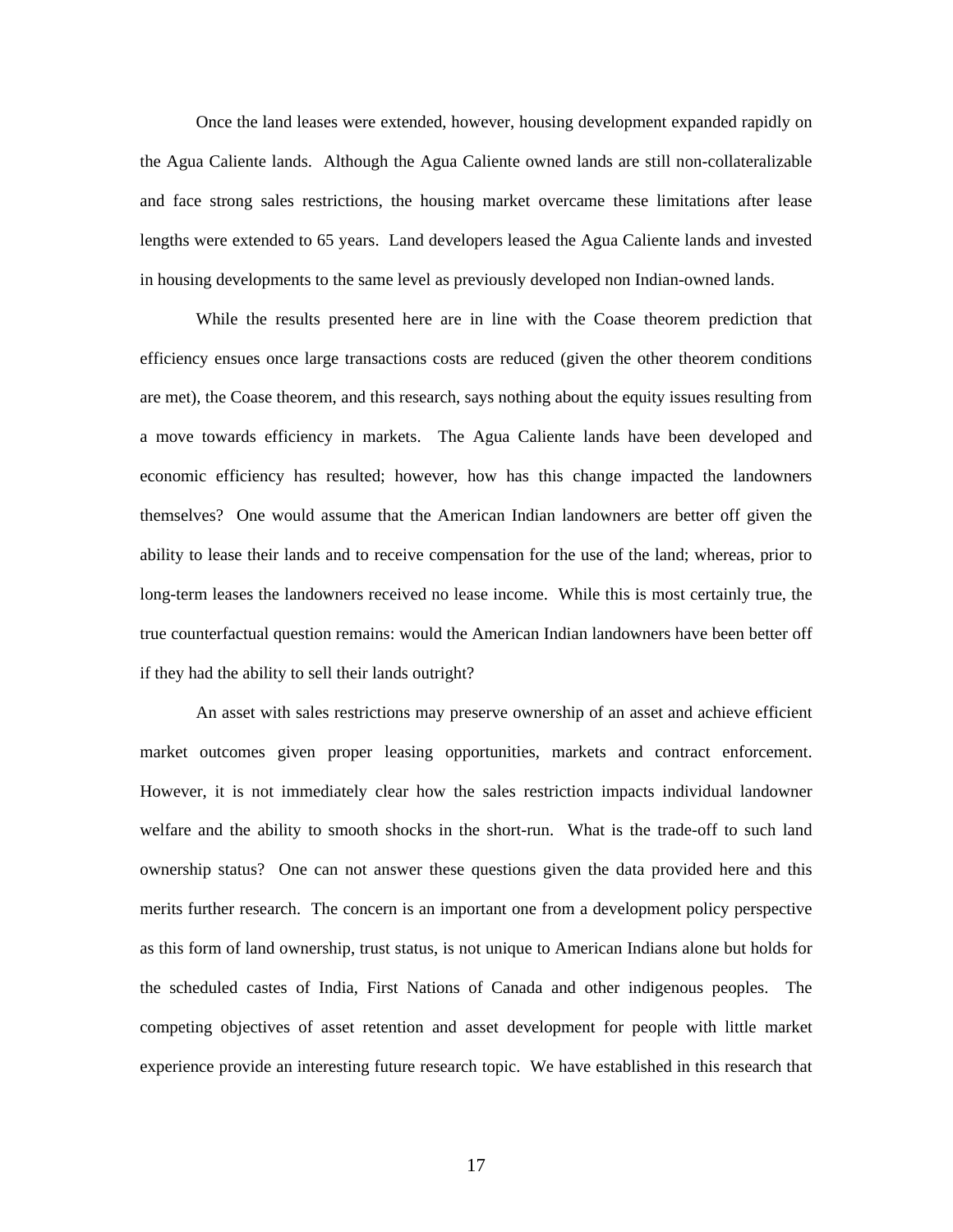trust land status entails no efficiency trade-off; it remains to be seen if there are any equity tradeoffs.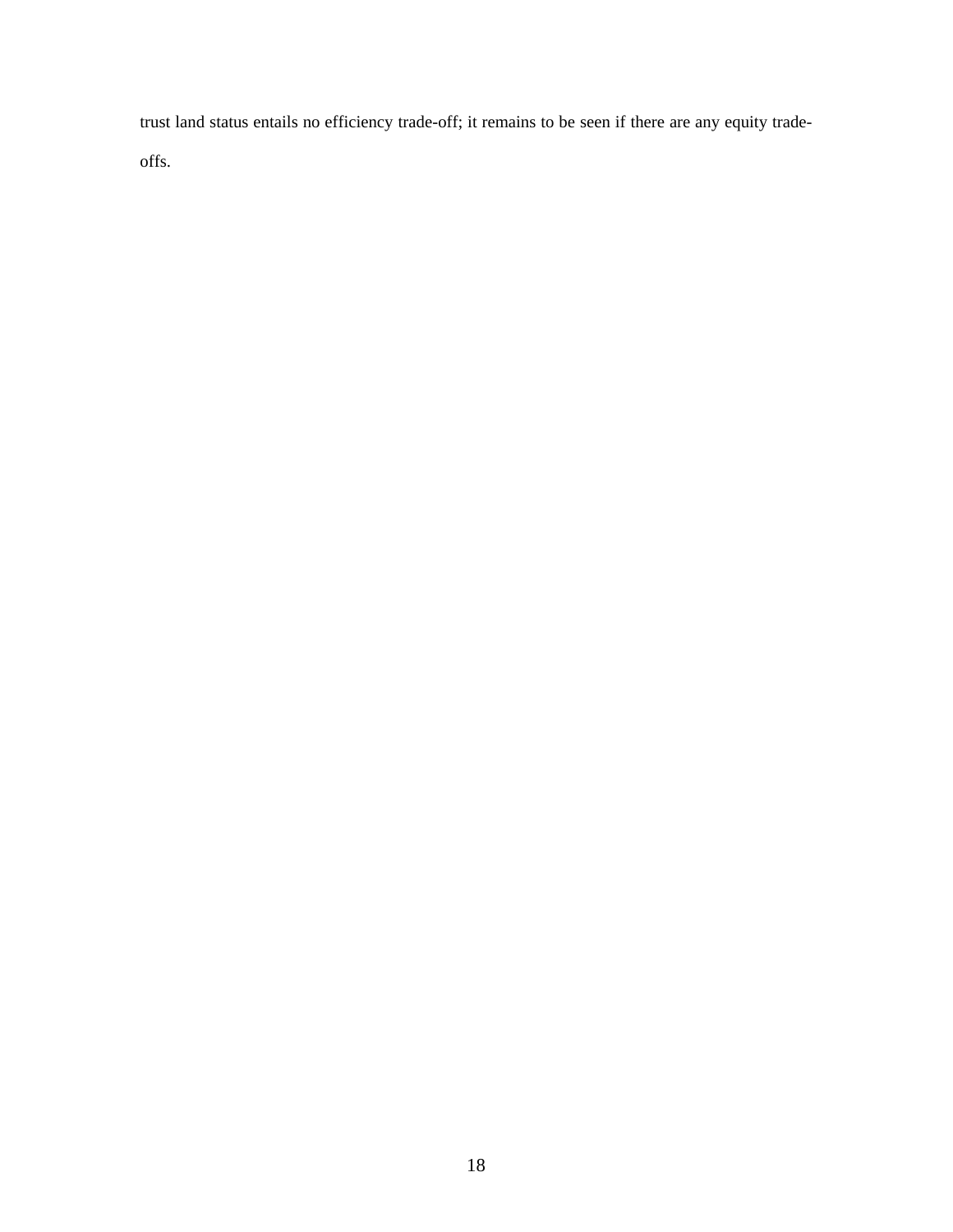#### **APPENDIX I – DATA SET CREATION**

The data for the time series is comprised of five different US Censuses of Housing and Population. The 1950 Census provided data on the total number of homes built in Palm Springs, there was no distinguishing between trust and non-trust structures. The 1960 US Census provided the first instance of micro-level data for Palm Springs. In order to create the total amount of homes on either trust or non-trust lands, we used the census block maps and the census block data provided in the census. We used the total count of homes by census blocks and located these homes using the provided US Census maps by decade. Once we had located the census blocks on the US Census maps, we then identified whether a particular census block was located on trust land or fee simple lands using the Bureau of Indian Affairs trust land map. In most cases, census blocks did not cross reservation boundaries. When a census block crossed between reservation and non-reservation lands, we divided the total amount of homes for that census block and added an equal proportion to both categories of land. If there is a bias present in this method, it would tend to inflate the amount of homes built on reservation land; this is only a real concern for the 1960 census. Only a fifth of all housing units included in the total trust land housing units fell into this category and an even smaller amount for the fee lands.

The same process was repeated for subsequent decades, 1970 and 1980. By the 1970 census, there were far fewer census blocks that crossed reservation and fee land boundaries; revisions of census block numbering and dimensions had occurred. Only 7 percent of housing units included in the trust land total were on census blocks that crossed boundaries. From 1980 onward, the census blocks were completely separate between the reservation and fee lands.

In order to calculate the 1990 and 2000 homes, we used the American Fact Finder Web Page at the US Census Bureau web page. The 1990 US Census bureau tables available on the US Census website provided the total number of homes on Agua Caliente lands. Unfortunately, when reporting homes located in Palm Springs, the Census Bureau reports an aggregate amount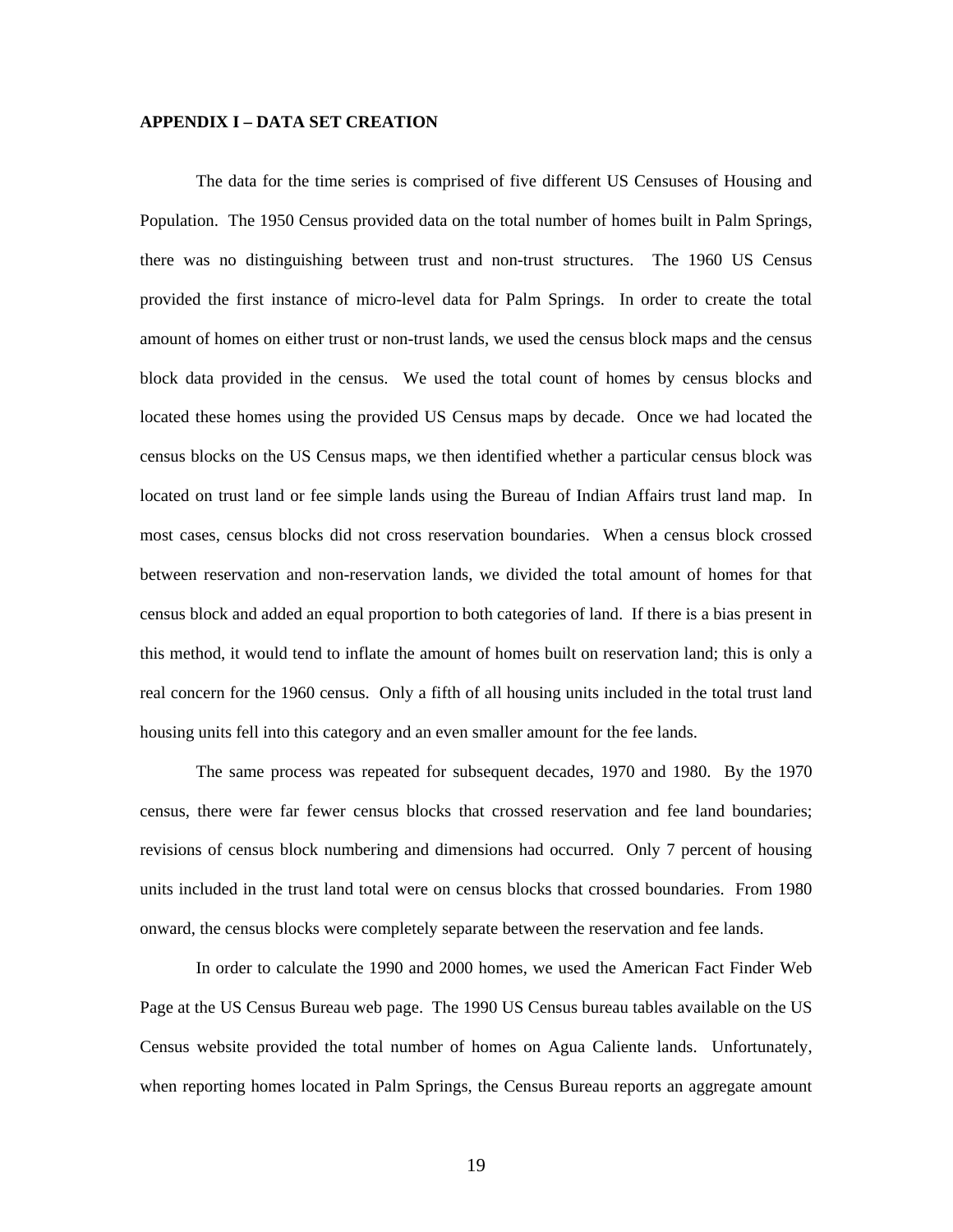that includes homes located on the Agua Caliente Indian reservation. To avoid double counting of housing, we deleted the number of homes located on the Agua Caliente Indian reservation from the Palm Springs housing totals. The total number of homes, 21,129, is provided in Table 1. We replicated this process, in order to omit the double counting of homes, for the 2000 Census data as well.

The data for the cross-section, as described earlier, was purchased from DataQuick, Inc. which provides an electronic version of the same data available at the Riverside County Tax Assessor's Offices. The primary work involved in the creation of the data set used, in addition to the normal cleaning and standardizing of variables, was the creation of a trust originally variable dummy. The data contains information on whether or not a parcel is currently, in 2004, located on trust lands. However, the main component behind the identification strategy for the two-stage least squares is the equalization of assignment of lands, which is captured in the trust originally dummy variable. Therefore, we assigned the thirty thousand housing units according to whether they were located on trust land originally.

In order to accomplish this, each section of the tax assessor's plat maps were examined in conjunction with the reservation boundary map of Palm Springs. Each housing unit consists of a unique number assigned by the tax assessor's office which corresponds to the book, section and lot number for a particular housing unit. We went through each section of the Palm Springs map (see attached map) and found in the tax assessor's plat maps the relevant book, section and lot number for homes that were on lands originally designated as trust. These were then selected out from the entire DataQuick data (which has data on the entire Riverside County). We created a number of data sets, one for each section of either Palm Springs or the Agua Caliente reservation. We then created a dummy variable to indicate the trust originally status of a parcel; the variable equals one if the current housing unit is located on lands originally assigned to the Agua Caliente tribe. Once this was completed, we merged the entire data set to create the final cross section data, with dummy variables for trust land today and trust land originally.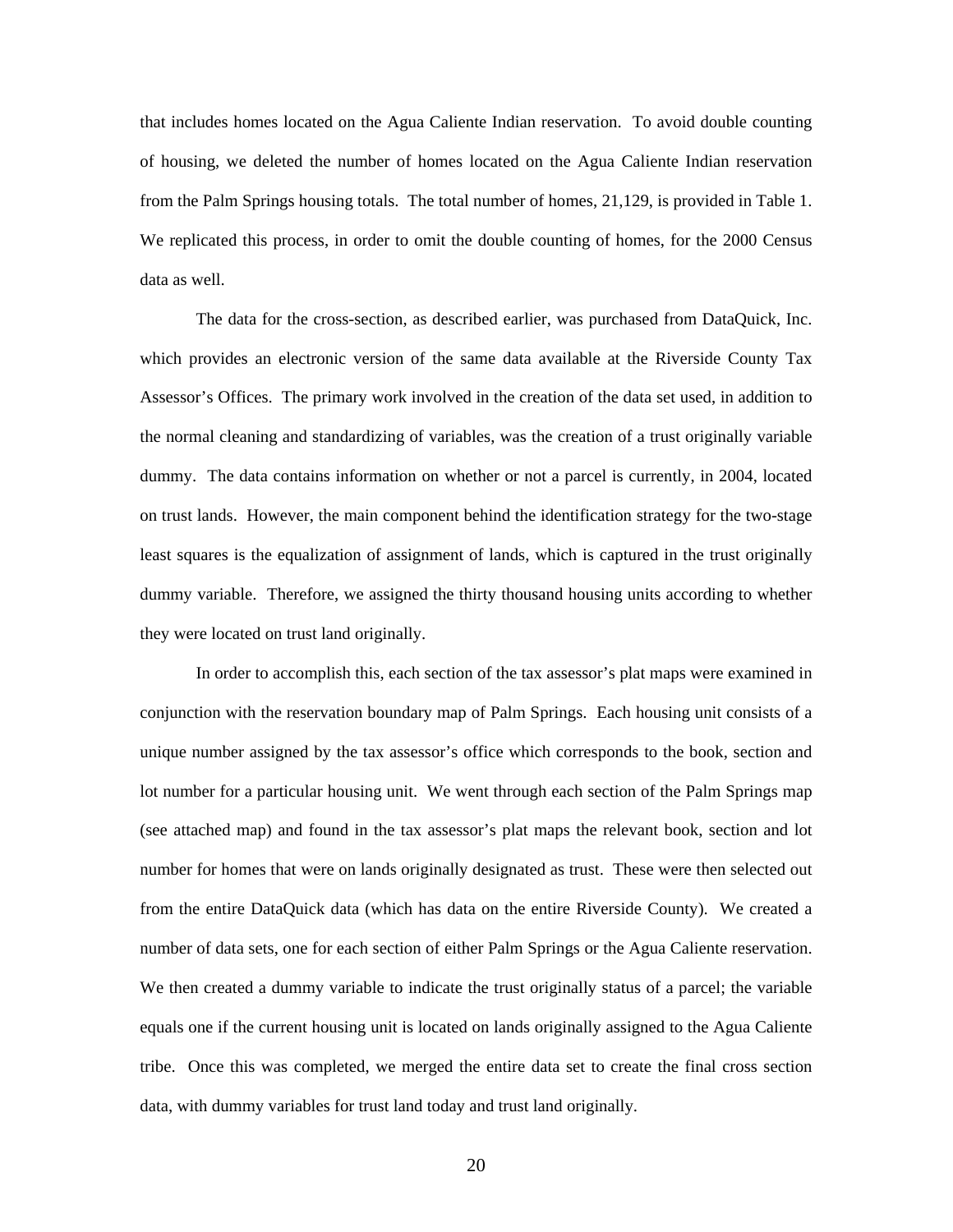### **APPENDIX II – TAX ASSESSOR CALCULATION OF TRUST LAND VALUE**

The cross section data has both the sales value and assessed values for housing units in Palm Springs and Agua Caliente reservation. Trust lands, as described earlier, cannot be sold, therefore the sales prices that is reported to the tax assessor contains only the price of the physical structure, but not the value of the land. For fee lands, however, the sales price is inclusive of the value of the structure and the land. In order for this work to be meaningful, we need to compare variables that are measuring similar things.

One solution would be to remove the value of the land from the sales value of the fee properties. This information is not available in the data, it would require estimating some sort of value function for fee lands and then subtracting this amount out. The other alternative is to estimate the value of trust lands and add this amount to the sales price of housing units located on trust properties. In essence, this is exactly the process that the tax assessors use in estimating an assessed value for homes on trust lands.

The county tax assessor is charged with , "estimat(ing) the price a leasehold would bring on an open market under conditions in which neither buyer nor seller could take advantage of the exigencies of the other." From Chapter 3 in Tax Assessor Handbook. Additionally, we have spoken with several tax assessors in the county tax assessor's office as well as private firms engaged in assessments in Palm Springs. The primary method for creating the present value of a leasehold interest is the sales approach method.

Once the purchase price of a housing structure is reported, a present value amount is added to the price in order to determine total assessed value for trust lands. The calculation of the present value of the land proceeds as follows: the assessor gets information on the lease agreement signed by the lessee and lessor. These lease agreements are negotiated between the two parties and can be assumed to contain market rates for land use in the area. A present value calculation incorporates the duration of the lease, the annual lease amount paid and the discount rate. The discount rate is calculated by looking at either the market rate of return on comparable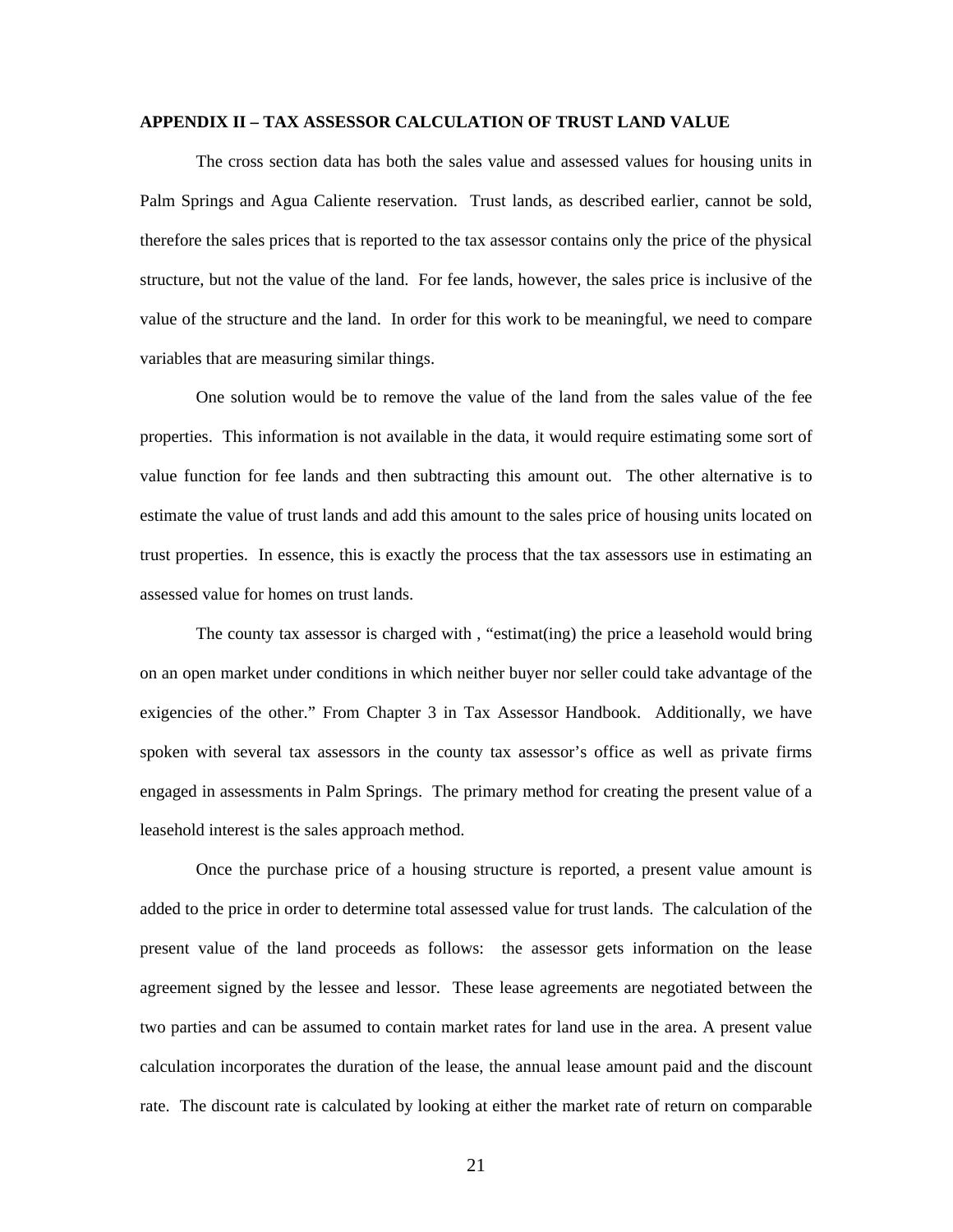possessory interests, or by looking at fee simple market rates of returns or by using a weighted average of capitalization rates for debt and equity. In any case, these three different methods provide a discount rate that is market determined.

Finally, the present value of the lease (land value) and the sales price are added together to provide the assessed value for a housing unit located on trust lands. As all of the components are market determined, the data should accurately reflect the true costs of land. This assessed value allows us to conduct the research with a dependent variable that measures the same items: physical housing structure and land value.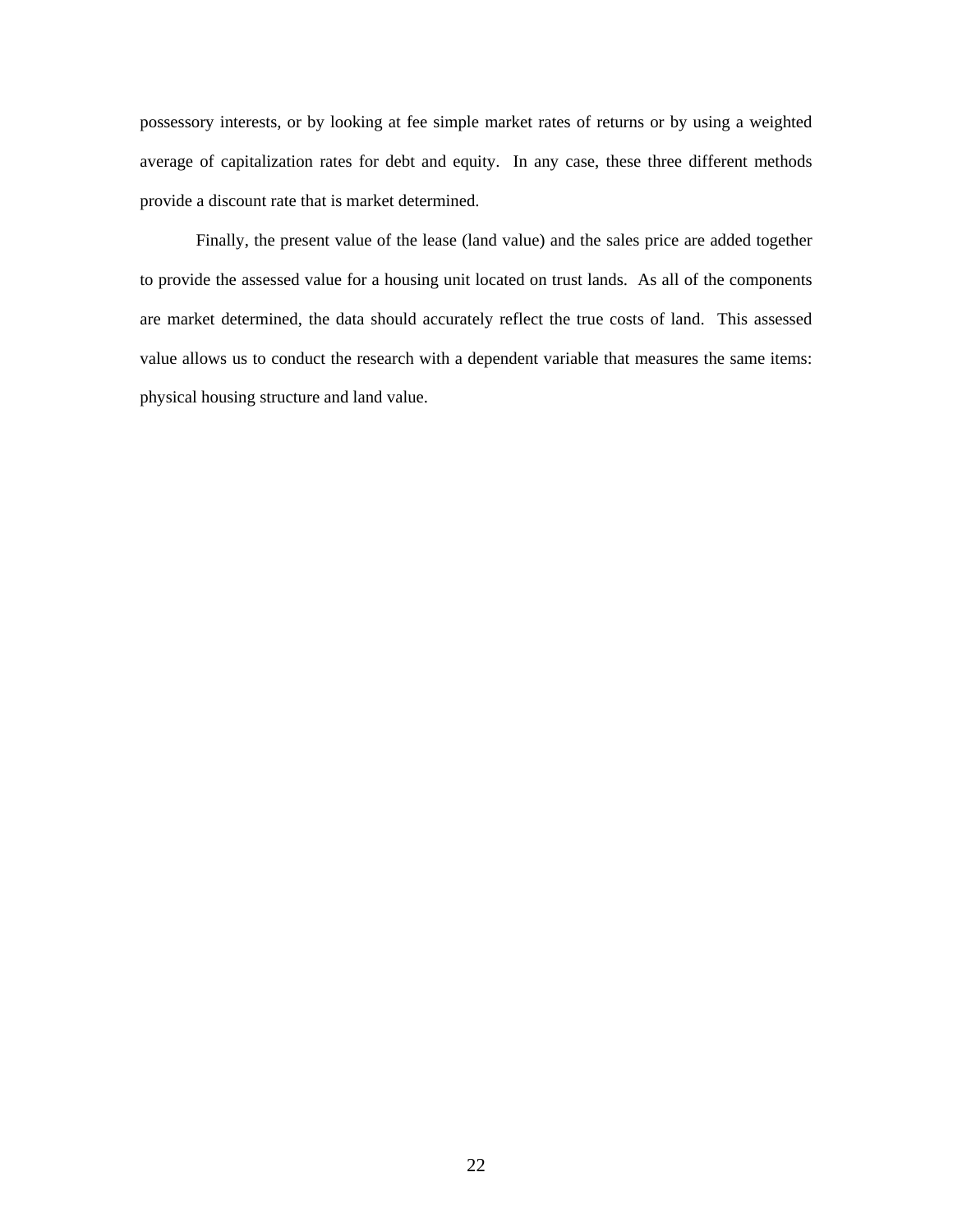#### **BIBLIOGRAPHY**

- Alchian, A.A. and H. Demsetz. 1973. The Property Right Paradigm. *The Journal of Economic History*. 33: 16-27.
- Anderlini, Luca and L. Felli. 2006. Transaction Costs and the Robustness of the Coase Theorem. *The Economic Journal.* 116: 223-245.
- Anderson, Terry L. 1992. *The Legacy of Allotment, in Sovereign Nations or Reservations? An Economic History of American Indians.* San Francisco: Pacific Research Institute for Public Policy.
- Anderson, Terry L. 1995. *Sovereign Nations or Reservations*? San Francisco, CA: Pacific Research Institute for Public Policy.
- Anderson, Terry L. and P.J. Hill. 1975. The Evolution of Property Rights: A Study of the American West. *Journal of Law and Economics*. 18(1): 163-179.
- Anderson, Terry L. and P.J. Hill. 1990. The Race for Property Rights. *Journal of Law and Economics*. 33(1): 177-197.
- Anderson, Terry L. and D. Lueck. 1992. Land Tenure and Agricultural Productivity on Indian Reservations. *Journal of Law and Economics..* 35: 427-454.
- Arcuri, Alessandra. 2005. A Different Reason for "De-Coasing" Environmental Law and *Economics. European Journal of Law and Economics.* 20: 225-246.
- Barrington, L., ed. 1999. The Other Side of the Frontier: Economic Explorations into Native American History. Boulder, Colorado : Westview Press.
- Becker, Sasha and Andrea Ichino. 2002. Estimation of average treatment effects based on propensity scores. *The Stata Joiurnal.* 2(4) : 358-377.
- Besley, Timothy. 1995. Property Rights and Investment Incentives: Theory and Evidence from Ghana. *The Journal of Political Economy.* 103(5): 903-937.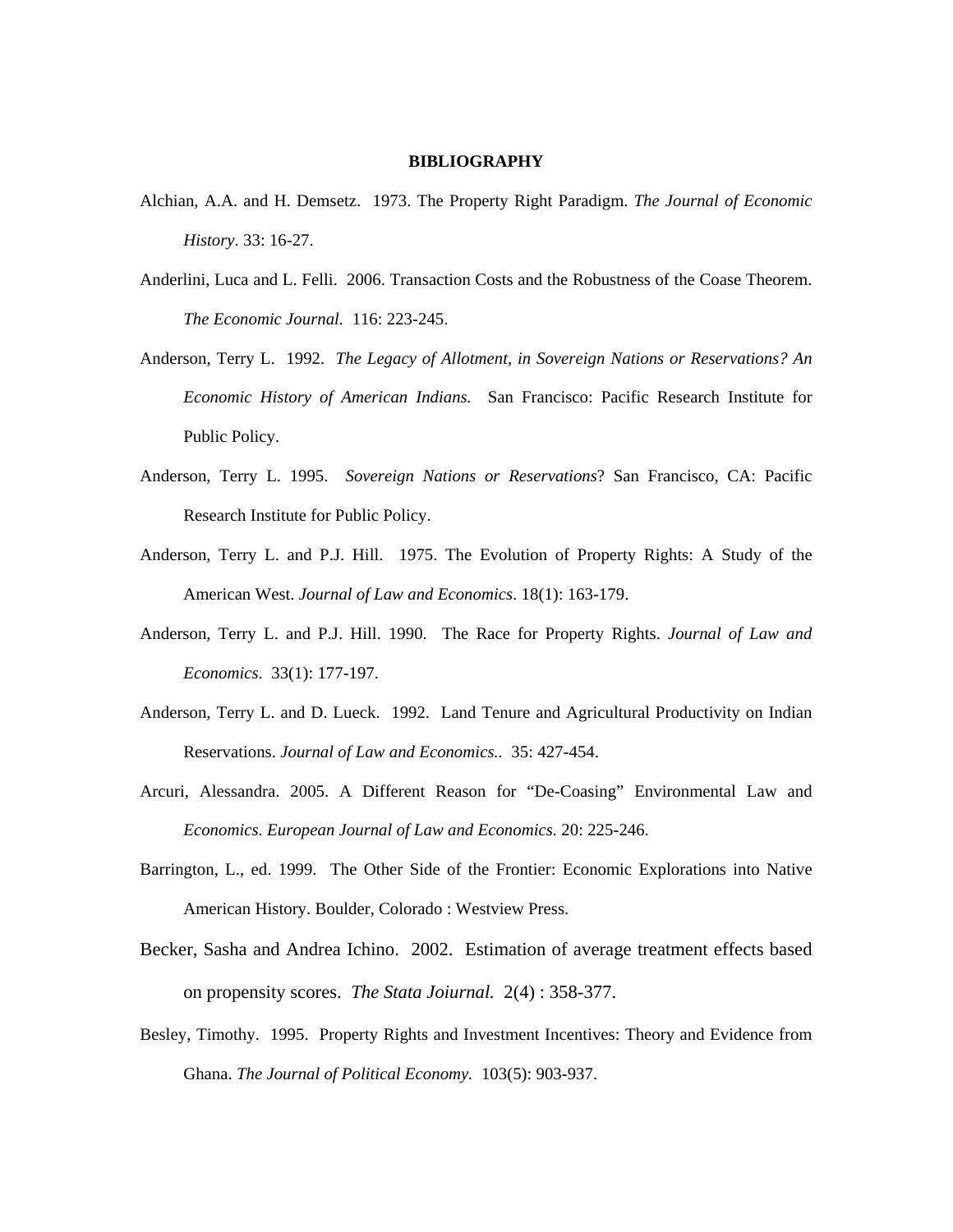- Besley, Timothy and Robin Burgess. 2000. Land Reform, Poverty Reduction, and Growth: Evidence from India. *The Quarterly Journal of Economics.* 115(2): 389-430.
- Bobroff, Kenneth H. 2001. Retelling Allotment: Indian Property Rights and the Myth of Common Ownership. *Vanderbilt Law Review*. 54(4): 1557-1624.
- Brasselle, A., F. Gaspart, and J. Platteau. 2002. Land Tenure Security and Investment Incentives: Puzzling Evidence from Burkina Faso. *Journal of Development Economics*. 67: 373-418.
- California State Board of Equalizations. 2002. *Assessment of Taxable Possessory Interests: Assessors' Handbook Section 510*. California State Government.
- Carlson, L.A. 1981. Land Allotment and the Decline of American Indian Farming. *Explorations in Economic History.* 18: 128-154.
- Carlson, L.A.. 1981. *Indians, Bureaucrats, and Land.* Westport, CT: Greenwood Press.
- Carlson, L.A.. 1983. Federal Policy and Indian Land: Economic Interests and the sales of Indian Allotments 1900-1934. *Agricultural Economics.* 57: 33-45.
- Cheung, Steven. 1973. The Fable of the Bees: An Economic Investigation. *Journal of Law and Economics.* 16(1): 11-33.
- Coase, Ronald. 1960. The Problem of Social Cost. *Journal of Law and Economics.* 3: 1-44.
- Coase, Ronald. 1992. The Institutional Structure of Production. *The American Economic Review*. 82(4): 713-719.
- Cymrot, Donald and James Dunlevy and William Even. 2001. 'Who's on first': an Empirical Test of the Coase Theorem in Baseball. *Applied Economics.* 33: 593-603.

De Soto, Hernando. 2000. *The Mystery of Capital.* New York, NY: Basic Books.

Demsetz, Howard. 1967. Toward a Theory of Property Rights. *The American Economic Review.*  57(2): 347-359.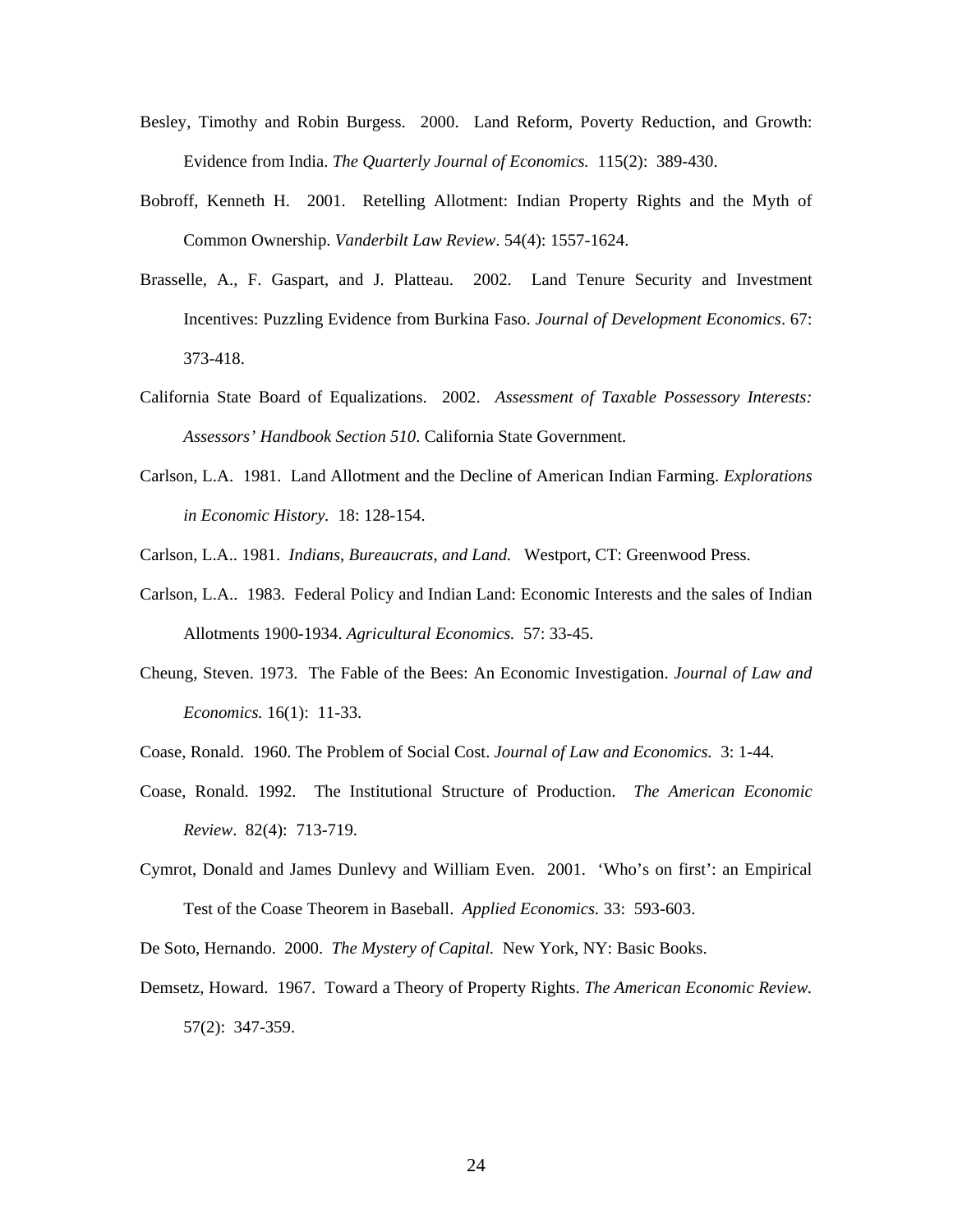- Department of the Interior, Bureau of Indian Affairs. 2004. 25 CFR Part 162, Trust Management Reform: Residential Leases and Business Leases; Proposed Rule*. Federal Register.* 69 : 27.
- Dixit, Avinash and M. Olson. 2000. Does Voluntary Participation Undermine the Coase Theorem? *Journal of Public Economics.* 76: 309-335.
- Do, Quan and Lakshmi Iyer. 2002. Land Rights and Economic Development: Evidence from Vietnam. Unpublished Manuscript.
- Firmin-Sellers, K. 1995. The Politics of Property Rights. *The American Political Science Review*. 89(4): 867-881.
- Gisser, Micha. 1983. Groundwater: Focusing on the Real Issue. *The Journal of Political Economy.* 91(6): 1001-1027.
- Goldberg, Carole and Duane Champagne. 1996. A Second Century of Dishonor: Federal Inequities and California Tribes. Los Angeles: UCLA American Indian Studies Center. Chapter IV.
- Hoffman, Elizabeth and Matthew Spitzer. 1982. The Coase Theorem: Some Experimental Tests. *Journal of Legal Studies.* 25: 73-98.
- Hoffman, Elizabeth and Matthew Spitzer. 1985. Entitlements, Rights and Fairness: An Experimental Examination of Subjects' Concepts of Distributive Justice. *Journal of Legal Studies.* 14: 259-297.
- Hoffman, Elizabeth and Matthew Spitzer. 1986. Experimental Tests of the Coase Theorem with Large Bargaining Groups. *Journal of Legal Studies.* 15: 149-171.
- Iyer, Lakshmi. 2002. The Long-term Impact of Colonial Rule: Evidence from India. Unpublished Manuscript.
- Johnson, R.N. and G. Libecap. 1980. Agency Costs and the Assignment of Property Rights: The Case of Southwestern Indian Reservations. *Southern Economic Journal.* . 47(No. 2): 332- 347.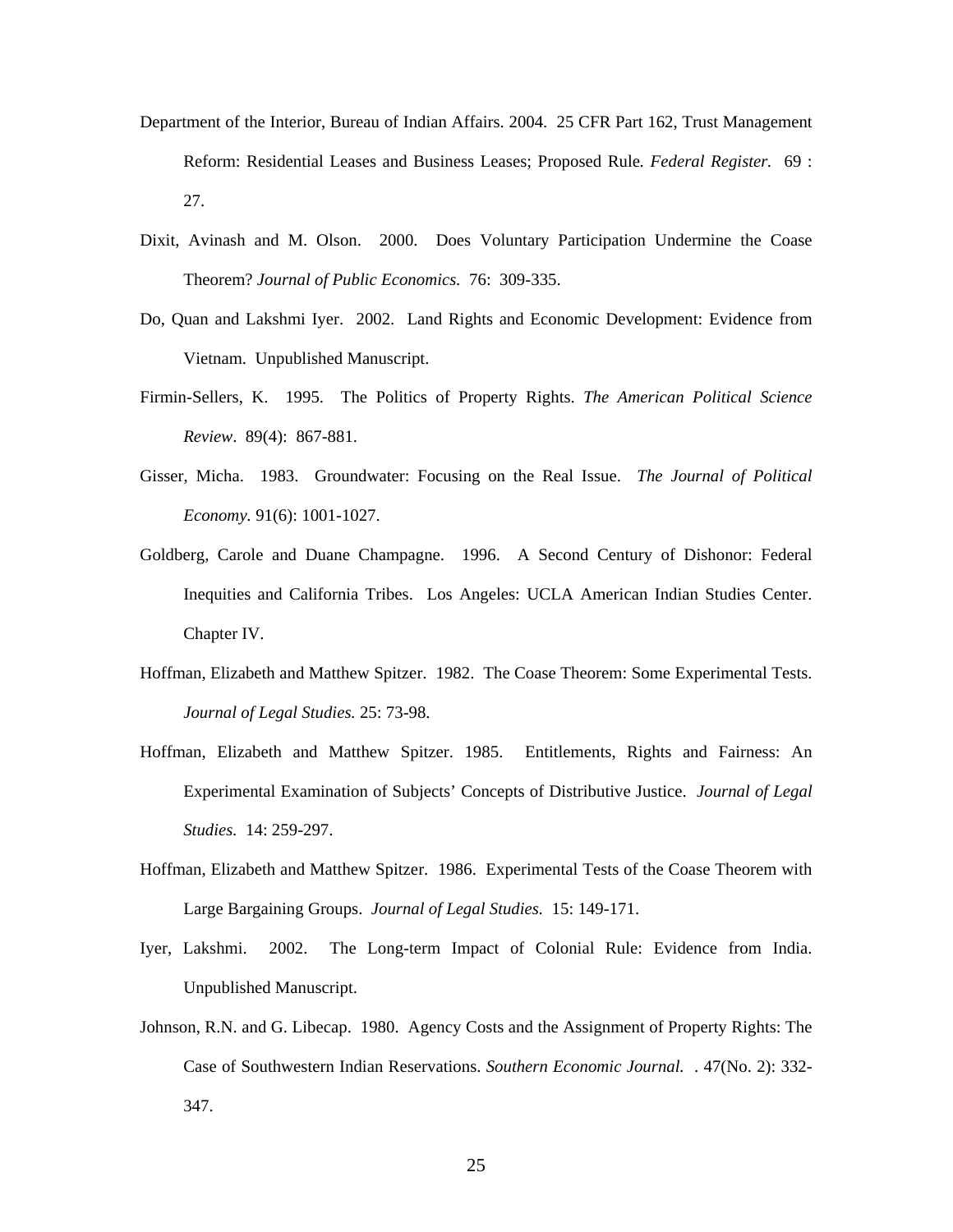- Kahneman, Daniel and Jack Knetsch and Richard Thaler. 1990. Experimental Tests of the Endowment Effect and the Coase Theorem. *The Journal of Political Economy.* 98(6): 1325-1348.
- Kray, Ryan M. 2004. The Path to Paradise: Expropriation, Exodus, and Exclusion in the Making of Palm Springs. *Pacific Historical Review.* 73(1): 85-126.

Marks, P.M. 1998. *In a Barren Land.* New York, NY: William Morrow and Company, Inc.

- McChesney, Frank .S. 1992. Government as Definer of Property Rights: Indian Lands, Ethnics Externalities and Bureaucratics Budgets. *Property Rights and Indian Economies,* ed. Terry.L. Anderson. Lanham, MD: Rowman & Littlefield.
- McChesney, Frank S. 2003. Government as Definer of Property Rights: Tragedy Exiting the Commons. *Property Rights: Cooperation, Conflict and Law.* ed. Terry.L. Anderson and Frank.S. McChesney. Princeton, NJ: Princeton University Press.
- McCloskey, D.N.. 1991. The Prudent President: New Findings on Open Fields. *The Journal of Economic History*. 51(2): 343-355.
- McDonnell, J.A., The Dispossession of the American Indian 1887-1934. 1991, Bloomington, IN: Indiana University Press.
- Medema, Steven and Richard Zerbe. The Coase Theorem in Boudewijn Bouckaert and Gerrit De Geest, eds., *The Encyclopedia of Law and Economics*. Aldershot: Edward Elgar Publishing, 2000: 836-92.
- Meriam, Lewis., et al. 1928. *The Problem of Indian Administration.* Baltimore, MD: The Institute for Government Research Studies in Administration.
- Milanovich, Richard. 1998. Statement of Richard Milanovich, Chairman of the Agua Caliente Band of Cahuilla Indians, Regarding H. R. 700. *The US Senate Indian Affairs Committee*.
- Pender, J. and J. Kerr, The Effects of Land Sales Restrictions: Evidence from South India. Agricultural Economics, 1999. 21: p. 279-294.

Royster, Judith V. 1995. The Legacy of Allotment. *Arizona State Law Journal.* 27(1).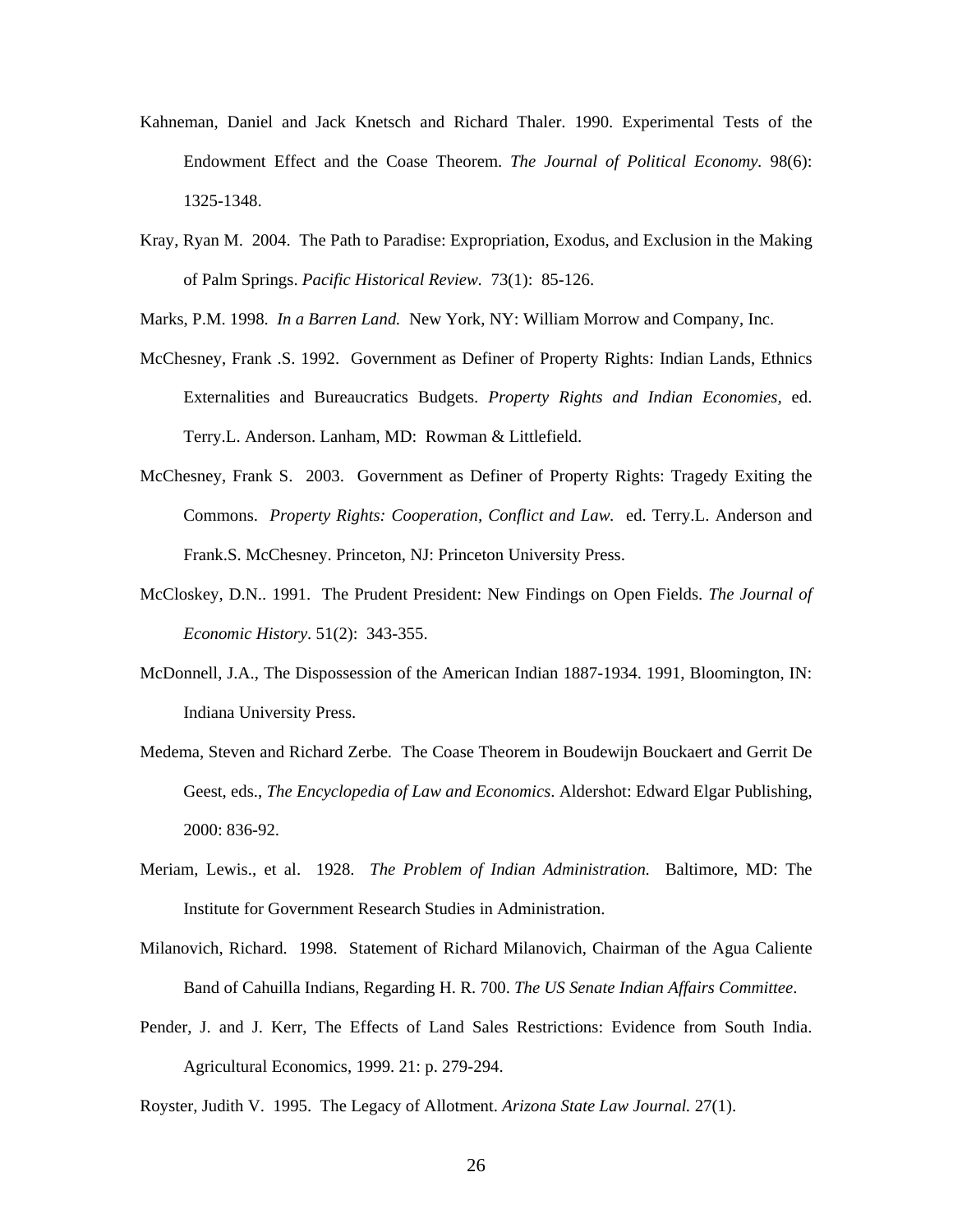- Schwab, Stewart. 1988. A Coasean Experiment on Contract Presumptions. *Journal of Legal Studies.* 17 : 237-268.
- Shipek, Florence. 1988. *Pushed into the Rocks.* 1988, Lincoln, NE: University of Nebraska Press.
- Shoemaker, J.A. 2003. Like Snow in the Spring Time: Allotment, Fractionation, and the Indian Land Tenure Problem. *Wisconsin Law Review,* p. 729.
- Sutton, Imre. 1985. *Irredeemable America: The Indians' Estate and Land Claims.* Albuquerque, NM: University of New Mexico Press.
- United States Census Bureau, US Department of Commerce. 1950. Census of Population and Housing.
- United States Census Bureau, US Department of Commerce. 1960. Census of Population and Housing.
- United States Census Bureau, US Department of Commerce. 1970. Census of Population and Housing.
- United States Census Bureau, US Department of Commerce. 1980. Census of Population and Housing.
- United States Census Bureau, US Department of Commerce. 1990. Census of Population and Housing.
- United States Census Bureau, US Department of Commerce. 2000. Census of Population and Housing.
- Williams, Ethel J. 1971. Too Little Land, Too Many Heirs--The Indian Heirship Land Problem. *Washington Law Review.* 46: 709-744.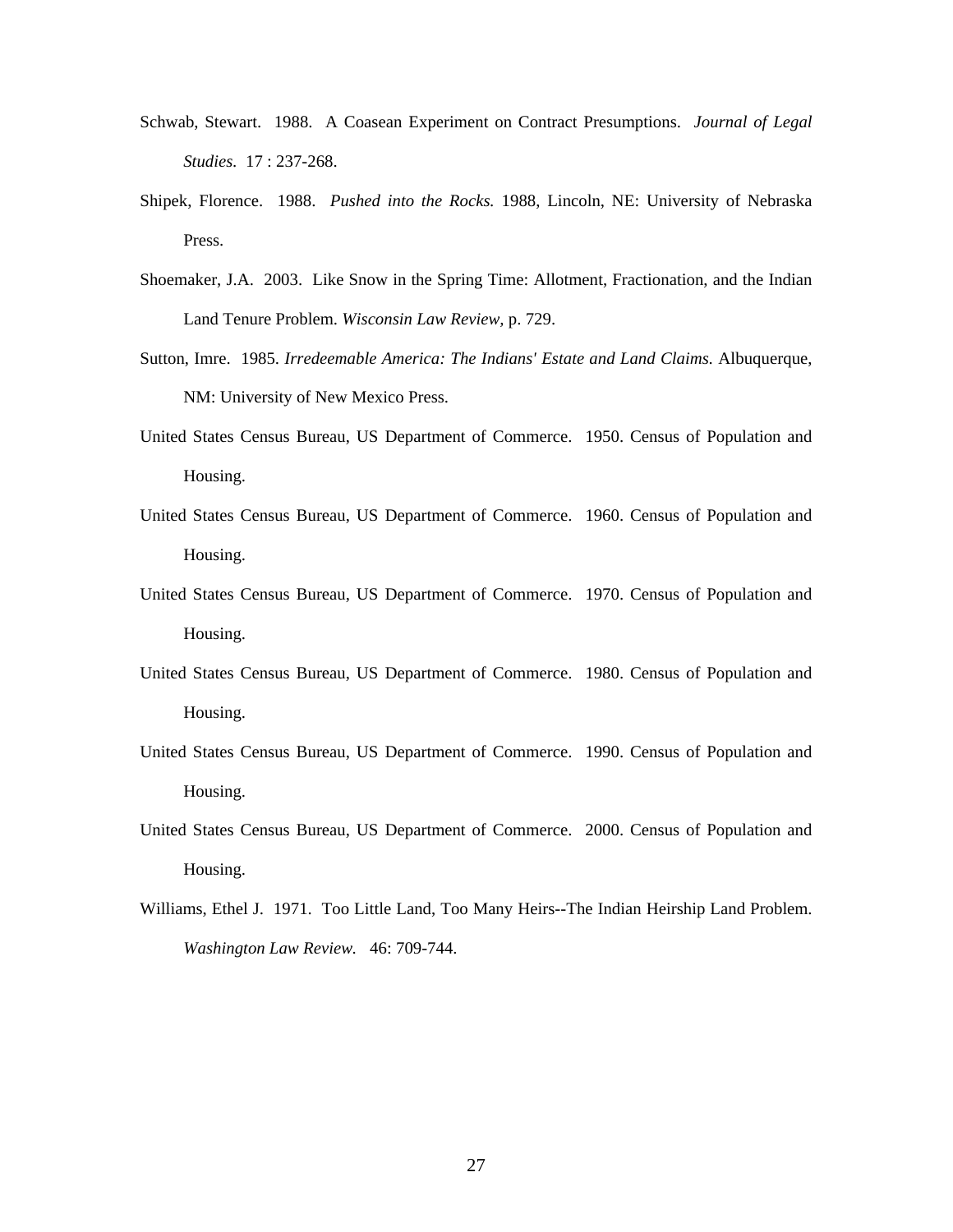|              |                | <b>Housing</b> | <b>Annualized</b> |
|--------------|----------------|----------------|-------------------|
| 1950         | <b>Housing</b> | <b>Growth</b>  | <b>Growth</b>     |
| Total        | 3409           |                |                   |
|              |                |                |                   |
|              |                |                |                   |
| 1960         |                |                |                   |
| <b>Trust</b> | 2382           |                |                   |
| Fee          | 5104           |                |                   |
|              |                |                |                   |
|              |                |                |                   |
| 1970         |                |                |                   |
| <b>Trust</b> | 3506           | 0.47           | 0.04              |
| Fee          | 8450           | 0.66           | 0.05              |
|              |                |                |                   |
|              |                |                |                   |
| 1980         |                |                |                   |
| <b>Trust</b> | 11452          | 2.27           | 0.13              |
| Fee          | 15952          | 0.89           | 0.07              |
|              |                |                |                   |
|              |                |                |                   |
| 1990         |                |                |                   |
| <b>Trust</b> | 20840          | 0.82           | 0.06              |
| Fee          | 21129          | 0.32           | 0.03              |
|              |                |                |                   |
|              |                |                |                   |
| 2000         |                |                |                   |
| <b>Trust</b> | 20926          | 0.00           | 0.00              |
| Fee          | 21239          | 0.01           | 0.00              |

Source: US Census of Housing and Population, 1950-2000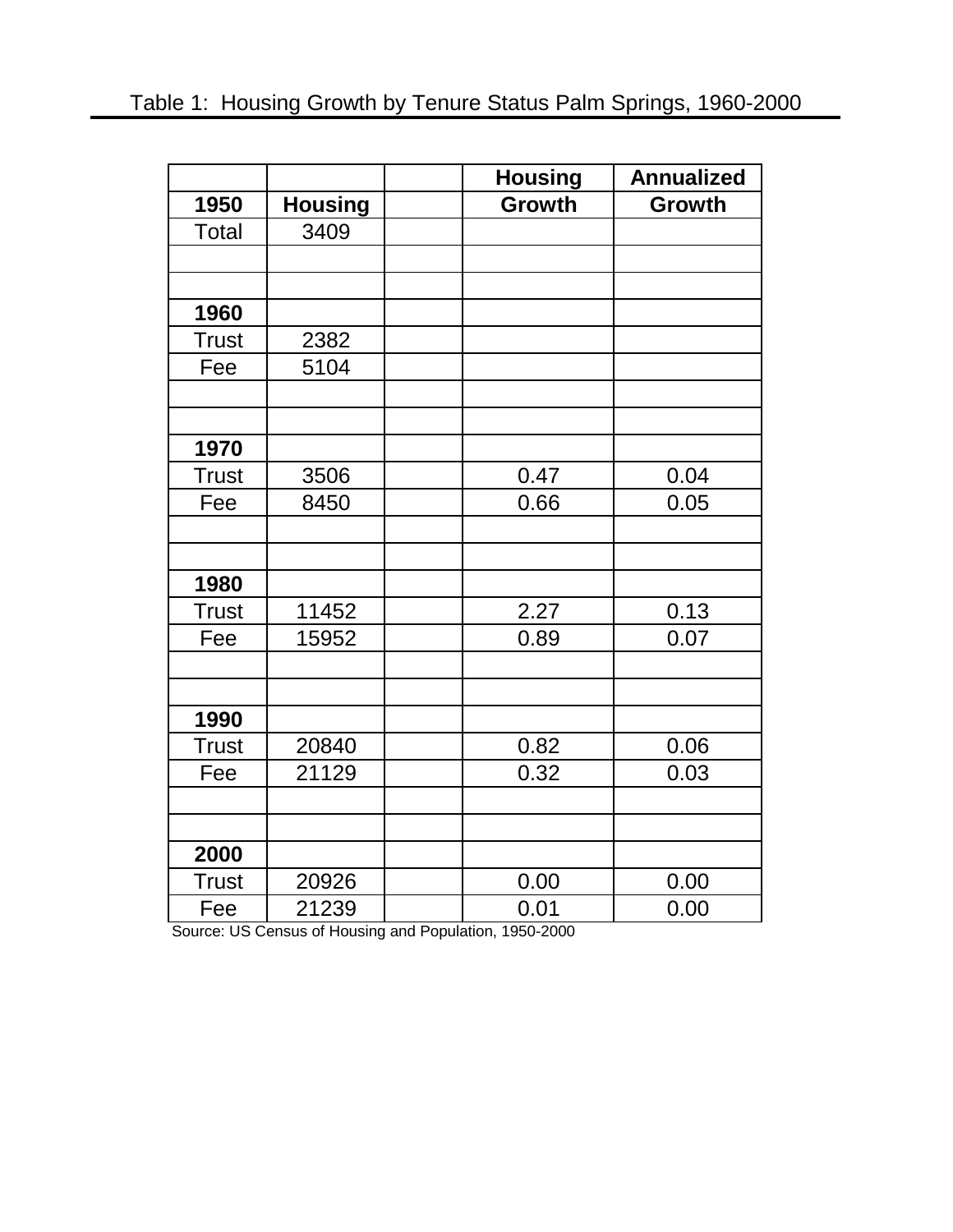

## **Figure 1. Palm Springs Housing Stock by Decade by Land Tenure Status**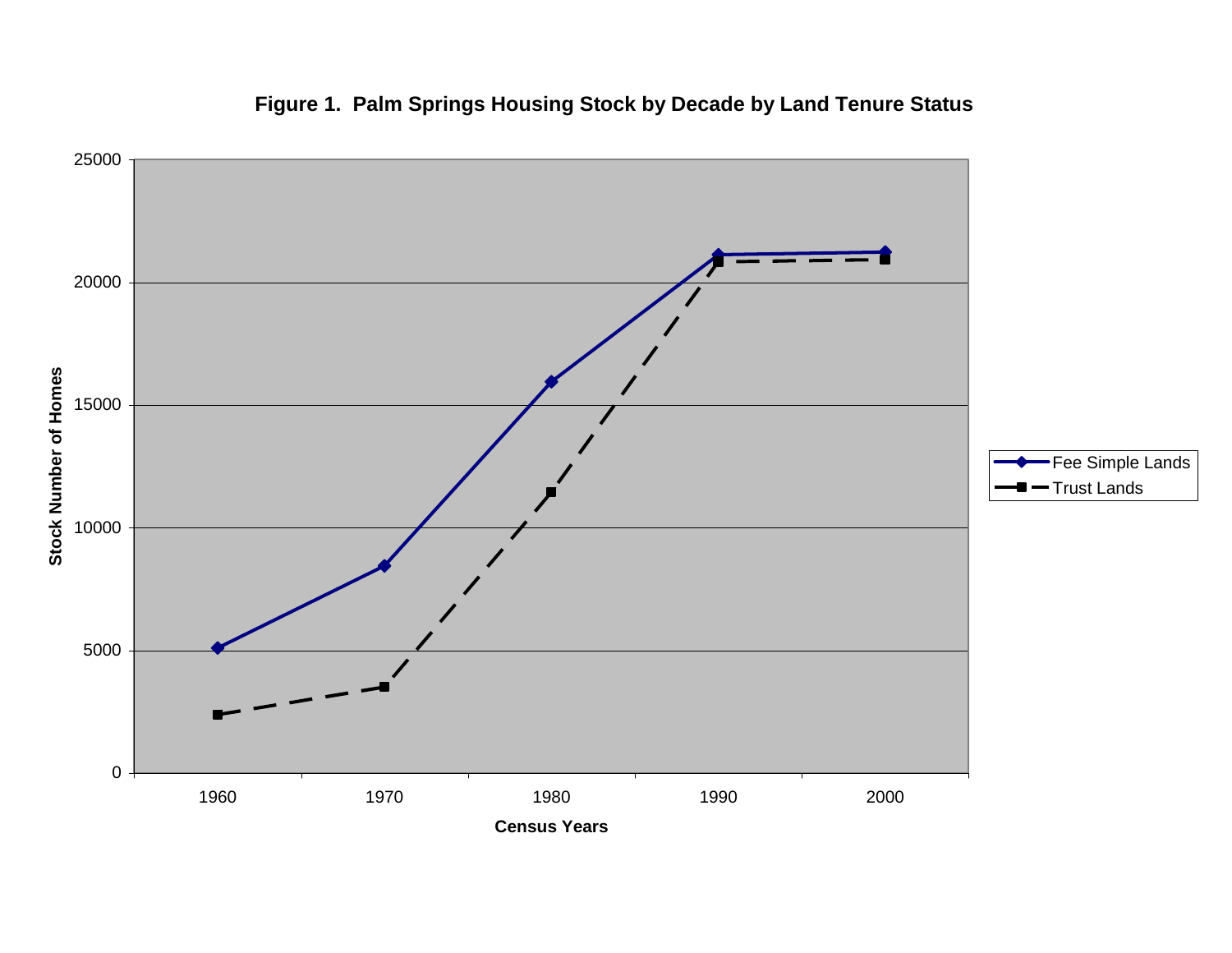

## **Figure 2. Decadal Growth Rate in Palm Springs Housing Stock by Land Tenure Status**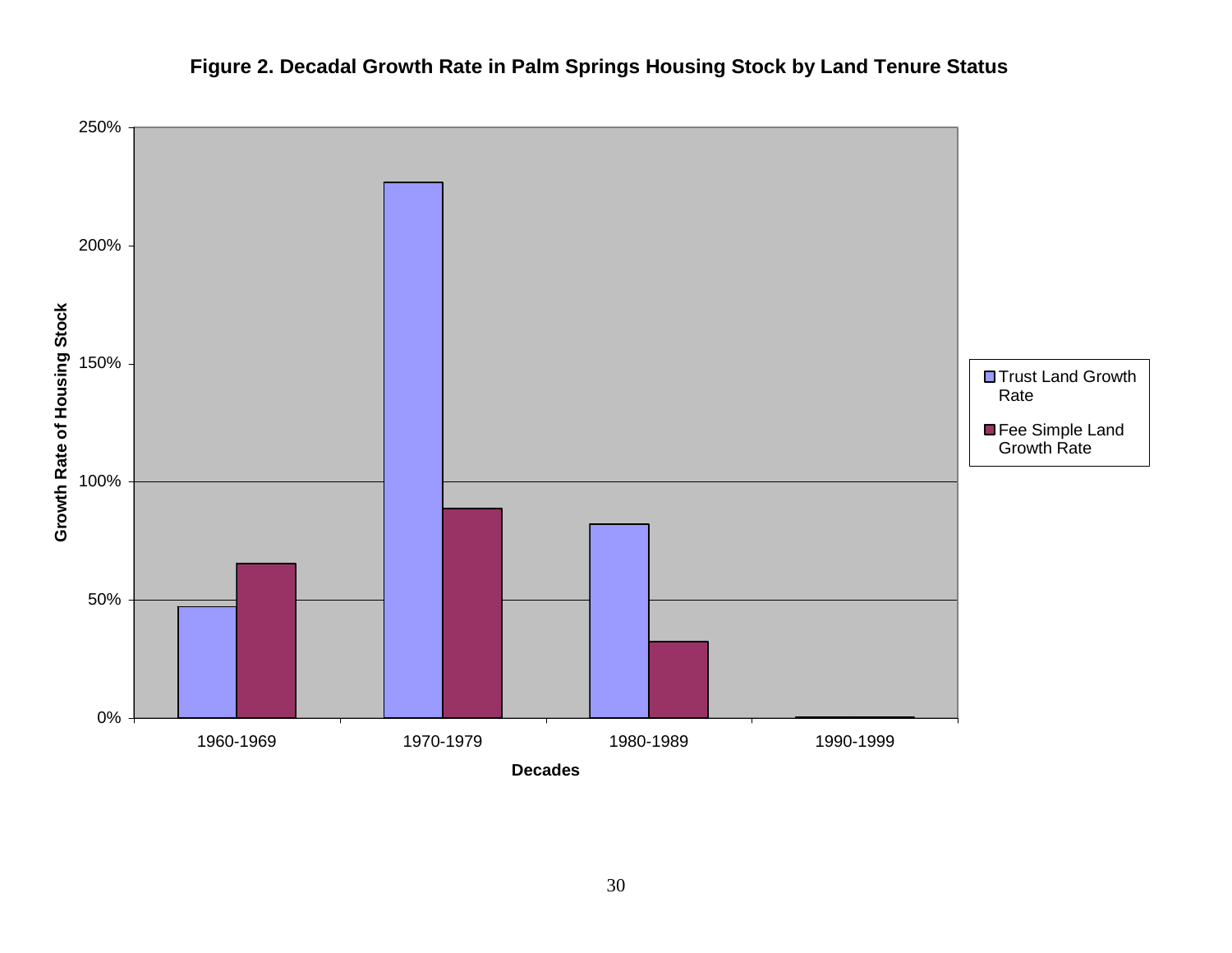

Figure 3 – Census Tract Map of Palm Springs, Ca. (US Census Bureau Map)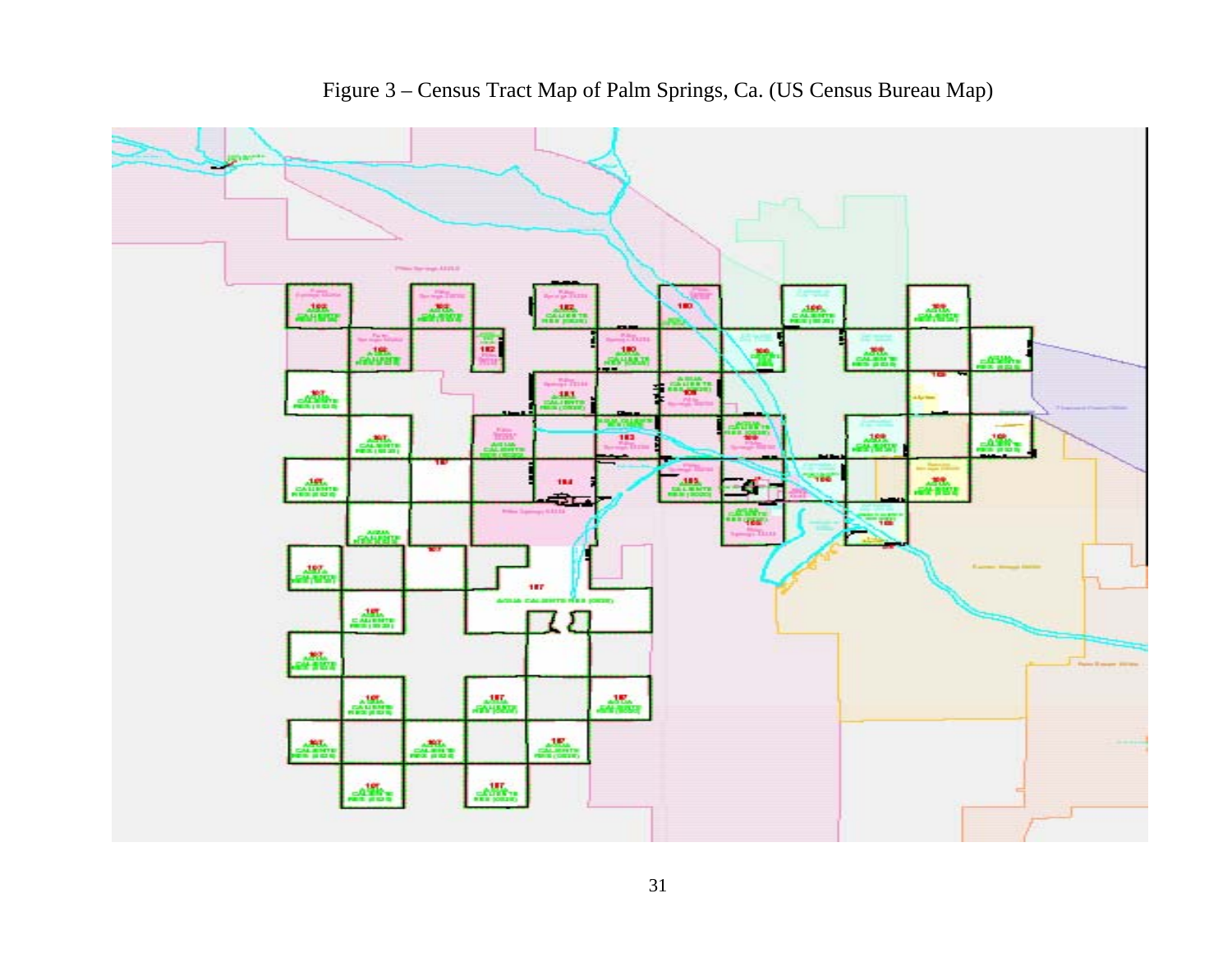

Figure 4 – Aerial Photographic Map of Palm Springs (US Geologic Service Photo)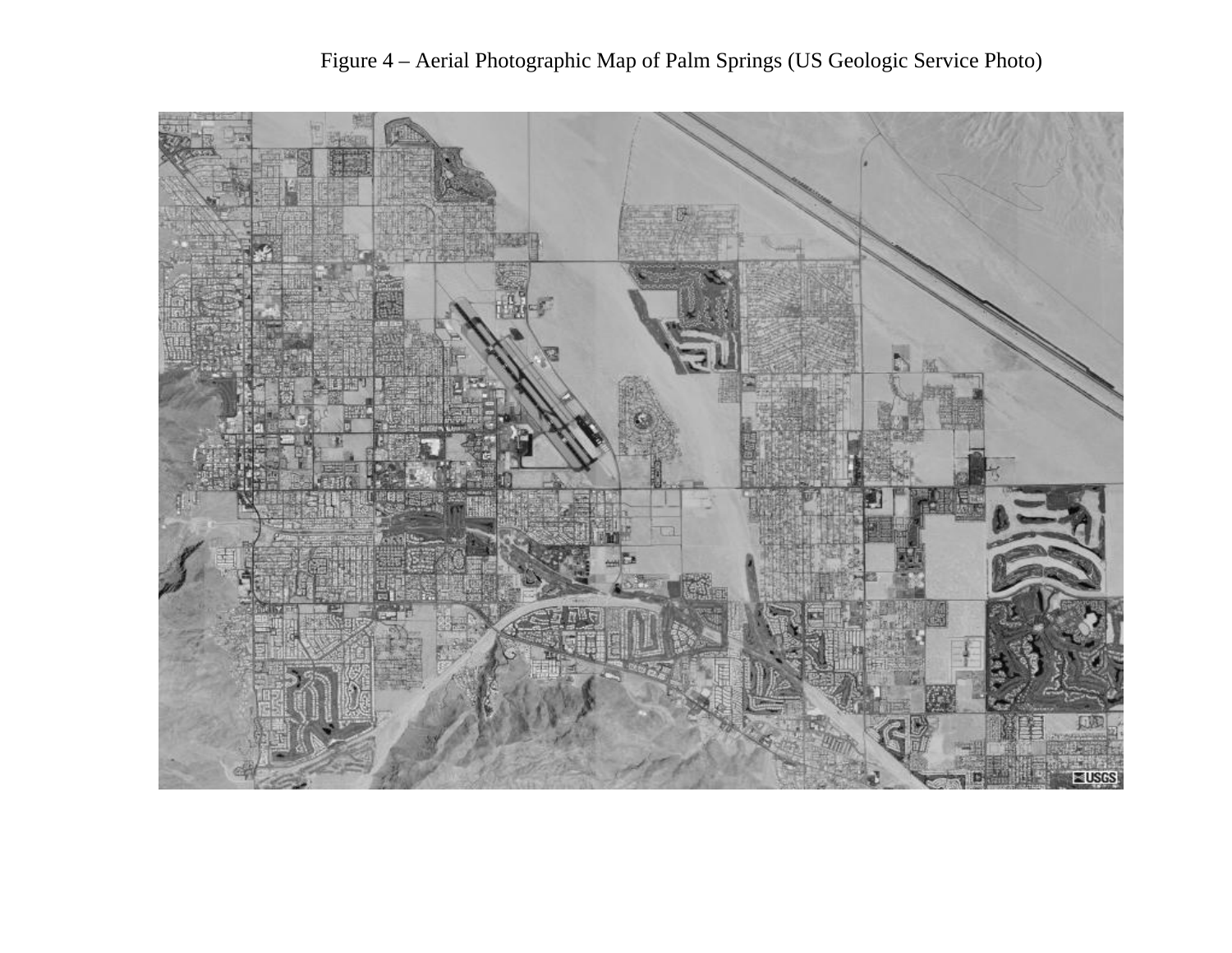|                                                     | <b>Trust Today</b>        |        |           | Fee Simple Today          |        |           |
|-----------------------------------------------------|---------------------------|--------|-----------|---------------------------|--------|-----------|
| Variable                                            | Number of<br>Observations | Mean   | Std. Dev. | Number of<br>Observations | Mean   | Std. Dev. |
| Log Assessed Value                                  | 7,492                     | 11.79  | 0.58      | 22,675                    | 11.82  | 0.69      |
|                                                     | 7,492                     | 1.00   | 0.00      | 22,675                    | 0.00   | 0.00      |
| <b>Trust Land Today Dummy</b>                       |                           |        |           |                           |        |           |
| <b>Trust Land Originally</b><br>Dummy               | 7,492                     | 0.98   | 0.14      | 22,675                    | 0.31   | 0.46      |
| Condominium Dummy                                   | 7,492                     | 0.73   | 0.44      | 22,675                    | 0.34   | 0.47      |
| Number of Bedrooms                                  | 7,492                     | 2.21   | 0.69      | 22,675                    | 2.75   | 1.07      |
| Number of Bathrooms                                 | 7,492                     | 1.92   | 0.57      | 22,675                    | 2.06   | 0.74      |
| Pool Dummy                                          | 7,492                     | 0.12   | 0.32      | 22,675                    | 0.35   | 0.48      |
| A/C Dummy                                           | 7,492                     | 0.96   | 0.20      | 22,675                    | 0.82   | 0.38      |
| Garage Dummy                                        | 7,492                     | 0.70   | 0.46      | 22,675                    | 0.64   | 0.48      |
| Number of Stories                                   | 7,492                     | 1.07   | 0.28      | 22,675                    | 1.14   | 0.39      |
| Age of Structure                                    | 7,492                     | 24.34  | 7.27      | 22,675                    | 26.65  | 15.37     |
| Log Lot Square Feet                                 | 7,492                     | 7.79   | 0.76      | 22,675                    | 8.55   | 1.02      |
| Log Structure Square Feet                           | 7,492                     | 7.26   | 0.41      | 22,675                    | 7.36   | 0.40      |
| Log Density of Structures<br>Per Square Mile        | 7,492                     | 7.25   | 0.50      | 22,675                    | 7.13   | 0.59      |
| Number of Apartments on<br><b>Block</b>             | 7,492                     | 3.76   | 4.65      | 22,675                    | 15.47  | 20.84     |
| Number of Condominiums<br>on Block                  | 7,492                     | 918.38 | 367.89    | 22,675                    | 430.86 | 454.44    |
|                                                     | 7,492                     | 0.30   | 0.57      | 22,675                    | 2.51   | 6.43      |
| Number of Hotels on Block                           |                           |        |           |                           |        |           |
| Number of Commercial<br><b>Enterprises on Block</b> | 7,492                     | 47.36  | 57.74     | 22,675                    | 35.02  | 44.16     |
| Number of Mobile Homes<br>on Block                  | 7,492                     | 0.11   | 0.31      | 22,675                    | 0.36   | 1.98      |
| Number of Single Family<br>Residences on Block      | 7,492                     | 387.68 | 378.20    | 22,675                    | 738.57 | 446.92    |

# Table 2: Mean of Cross Section Variables by Land Tenure for Palm Springs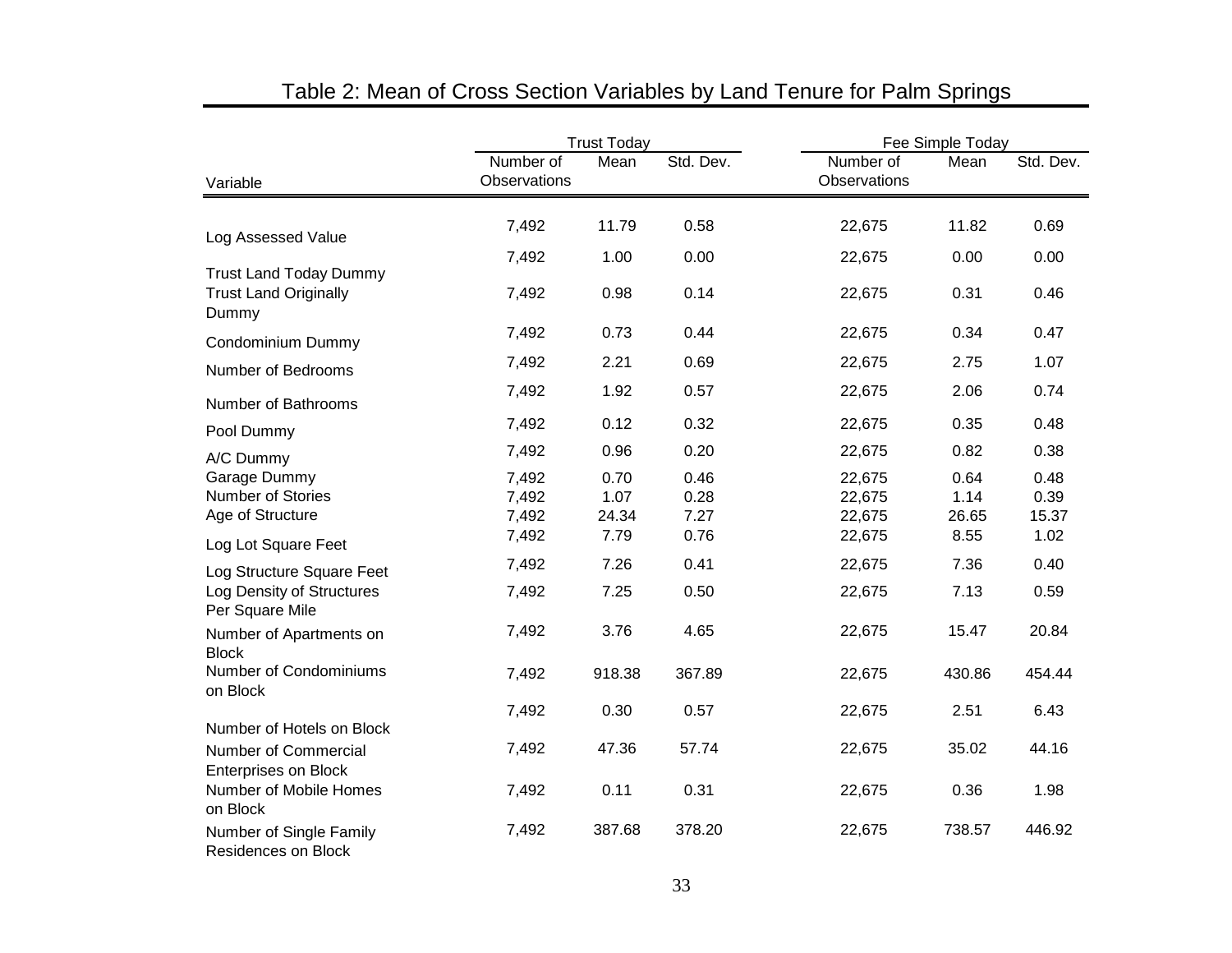|                                                  |             |             | 2           |             | 3                    |             |
|--------------------------------------------------|-------------|-------------|-------------|-------------|----------------------|-------------|
| Dependent Variable:                              | Trusttoday  | Log Value   | Trusttoday  | Log Value   | Trusttoday Log Value |             |
| <b>Trust Land Originally Dummy</b>               | $0.4937**$  |             | $0.4919**$  |             | $0.4919**$           |             |
|                                                  | [0.0076]    |             | [0.0076]    |             | [0.0076]             |             |
| <b>Trust Land Today Dummy</b>                    |             | 0,0178      |             | 0,022       |                      | 0,0213      |
|                                                  |             | [0.0193]    |             | [0.0193]    |                      | [0.0192]    |
| Condominium Dummy                                | $-0.0199*$  | $0.0369**$  | $-0.0209*$  | $0.0408**$  | $-0.0214**$          | $0.0406**$  |
|                                                  | [0.0083]    | [0.0080]    | [0.0082]    | [0.0076]    | [0.0082]             | [0.0075]    |
| Number of Bedrooms                               | $-0.0198*$  | $-0,0216$   | $-0,0123$   | $-0,017$    | $-0,0111$            | $-0,0143$   |
|                                                  | [0.0092]    | [0.0133]    | [0.0068]    | [0.0135]    | [0.0063]             | [0.0124]    |
| Number of Bathrooms                              | $0.0291**$  | $0.0894**$  | $0.0165**$  | $0.0544**$  | $0.0240**$           | $0.0692**$  |
|                                                  | [0.0047]    | [0.0072]    | [0.0053]    | [0.0102]    | [0.0052]             | [0.0098]    |
| Pool Dummy                                       | $-0.0240**$ | $0.1830**$  | $-0.0240**$ | $0.1801**$  | $-0.0243**$          | $0.1797**$  |
|                                                  | [0.0045]    | [0.0063]    | [0.0045]    | [0.0063]    | [0.0045]             | [0.0063]    |
| A/C Dummy                                        | $0.0652**$  | $0.0583**$  | $0.0663**$  | $0.0592**$  | $0.0652**$           | $0.0585**$  |
|                                                  | [0.0050]    | [0.0088]    | [0.0051]    | [0.0087]    | [0.0051]             | [0.0086]    |
| Garage Dummy                                     | $0.1394**$  | $0.1046**$  | $0.1385**$  | $0.1035**$  | $0.1382**$           | $0.1046**$  |
|                                                  | [0.0048]    | [0.0070]    | [0.0048]    | [0.0069]    | [0.0048]             | [0.0069]    |
| Number of Stories                                | $-0.1102**$ | $-0.0124*$  | $-0.1107**$ | $-0,0114$   | $-0.1109**$          | $-0.0125*$  |
|                                                  | [0.0061]    | [0.0061]    | [0.0061]    | [0.0061]    | [0.0061]             | [0.0061]    |
| Age of Structure                                 | $0.0009**$  | $-0.0065**$ | $0.0009**$  | $-0.0064**$ | $0.0009**$           | $-0.0064**$ |
|                                                  | [0.0002]    | [0.0003]    | [0.0002]    | [0.0003]    | [0.0002]             | [0.0003]    |
| Log Lot Square Feet                              | $-0.0578**$ | $0.0884**$  | $-0.0568**$ | $0.0934**$  | $-0.0565**$          | $0.0934**$  |
|                                                  | [0.0043]    | [0.0055]    | [0.0043]    | [0.0053]    | [0.0043]             | [0.0053]    |
| Log Structure Square Feet                        | $0.0325**$  | $0.8277**$  | $0.0375**$  | $0.8314**$  | 0,018                | 0.7946**    |
|                                                  | [0.0111]    | [0.0156]    | [0.0094]    | [0.0140]    | [0.0122]             | [0.0194]    |
| Log Density of Structures Per Square M           | $0.1517**$  | $-0.0804**$ | $0.1531**$  | $-0.0802**$ | $0.1540**$           | $-0.0804**$ |
|                                                  | [0.0097]    | [0.0111]    | [0.0096]    | [0.0108]    | [0.0096]             | [0.0107]    |
| Constant                                         | $-0.4877**$ | 5.3586**    | $-0.5336**$ | 5.3365**    | $-0.4155**$          | 5.5719**    |
|                                                  | [0.0996]    | [0.1299]    | [0.0880]    | [0.1141]    | [0.1018]             | [0.1404]    |
| <b>Year Sold Dummies</b>                         | Υ           | Y           | Υ           | Y           | Y                    | Υ           |
| <b>Location Dummies</b>                          | Y           | Y           | Υ           | Y           | Y                    | Υ           |
| <b>Community Amenity Variables</b>               | Y           | Ý           | Y           | Y           | Y                    | Υ           |
| Year Sold and Bathroom / Bedroom<br>$\mathbf{I}$ | N           | N           | Υ           | Υ           | Υ                    | Y           |
| Year Sold and Square Ft Interaction              | N           | N           | N           | N           | Y                    | Υ           |
| Observations                                     | 30170       | 30167       | 30170       | 30167       | 30170                | 30167       |
| R-squared                                        | 0,55        | 0,72        | 0,55        | 0,73        | 0,55                 | 0,73        |

# Table 3: Instrumental Variables Regression of Log Value on Trust Land Today

Robust standard errors in brackets

\* significant at 5%; \*\* significant at 1%